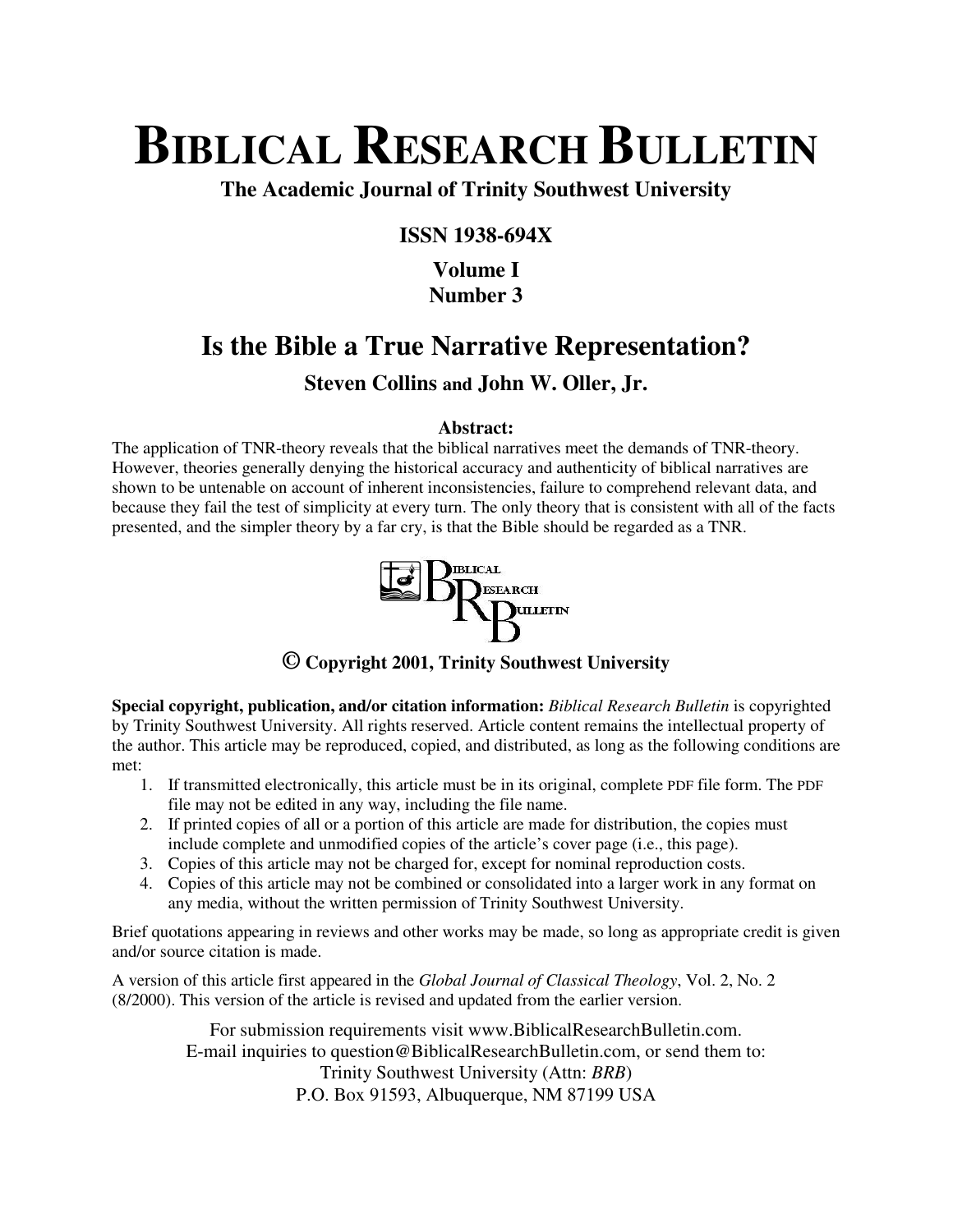# **Is the Bible a True Narrative Representation?**

#### **Steven Collins**

Dean, College of Archaeology, Trinity Southwest University; Director, Tall el-Hammam Excavation Project, Jordan

and

## **John W. Oller, Jr.**

Hawthorne Regents Professor, Department of Communicative Disorders, University of Louisiana at Lafayette; Professor Emeritus of Linguistics, University of New Mexico

Moisés Silva urged evangelicals to "think through [the]…fundamental question of the hermeneutics of historical narrative."<sup>1</sup> He urged further that this thinking should be coherent and fearlessly comprehensive: "No more atomistic solutions."<sup>2</sup> What is required, according to Silva, is an "evangelical theology that is not motivated by fear and suspicion," but by a "commitment to the integration of the whole theological agenda."<sup>3</sup> We agree, and propose the framework of a consistent, comprehensive, and elegant semiotic theory, more specifically, the theory of true narrative representations (TNR-theory), as one venue within which to pursue such an agenda.<sup>4</sup>

The Bible represents itself to be a true narrative representation from beginning to end. Its main protagonist from Genesis to Revelation is God. Because the events reported are supposed to unfold over time, from God's creation of the universe to his redemption of mankind, the whole scriptural message, as a predication or statement from God to man, is a narrative. Because the story claims to be true, it claims to be a true narrative. Moreover, the narrative in question is peculiar in view of the fact that it purports to be comprehensive. It claims to cover *all* time from the creation to the end of time itself. Throughout, the story is about the seed of the woman through whom God reveals his mercy, grace, and glory. The culmination is the "Revelation" of the Lamb of God, the Alpha and the Omega who was and is and is to come.

In the entire narrative, relatively few attributes are given as definitive of the main character

<sup>&</sup>lt;sup>1</sup> In his presidential address at the  $49<sup>th</sup>$  annual meeting of the ETS on November 20, 1997. Published under the title "Can Two Walk Together Except They Be Agreed?' Evangelical Theology and Biblical Scholarship," *JETS* 41 (1998) 3-16. The quote remark appears on p. 13.

 $<sup>2</sup>$  Ibid, p. 14.</sup>

<sup>3</sup> Ibid, p. 16.

<sup>4</sup> For an exposition of the theory relied upon here, see J. W. Oller, Jr. and S. Collins, "The Logic of True Narrative Representations," *Biblical Research Bulletin* I.2 (2001); also Oller's "How Grammatical Relations Are Determined," *The 22nd Annual LACUS Forum*, (ed. B. Hoffer) (Chapel Hill, North Carolina: University of North Carolina Press, 1996) 37-88; "Word and Icon: The Indispensable Connection as Seen from a General Theory of Signs," *Word and Icon: Saying and Seeing* (ed. Lewis Pyenson) (Lafayette, Louisiana: The Center for Louisiana Studies, University of Louisiana at Lafayette) 50-62. The theory was first developed with language acquisition in mind in Oller's "Reasons Why Some Methods Work," *Methods That Work: Ideas for Literacy and Language Teachers* (ed. J. W. Oller, Jr.) (Boston: Heinle and Heinle, 1993) 374-385. For wider empirical applications of the theory in experimental contexts, see Oller's "Adding Abstract to Content and Formal Schemata: Results of Recent Work in Peircean Semiotics," *Applied Linguistics* 19/3 (1995) 273-306; and for applications extending to physics and metaphysics see, "Semiotic Theory Applied to Free Will, Relativity, and Determinacy: Or Why the Unified Field Theory Sought by Einstein Could Not Be Found," *Semiotica* 108 3/4 (1996) 199-244; for theoretical and experimental work in mass media, see Oller and J. R. Giardetti, *Images That Work: Creating Successful Messages in Marketing and High Stakes Communications* (Westport, Connecticut: Greenwood Publishers, 1999).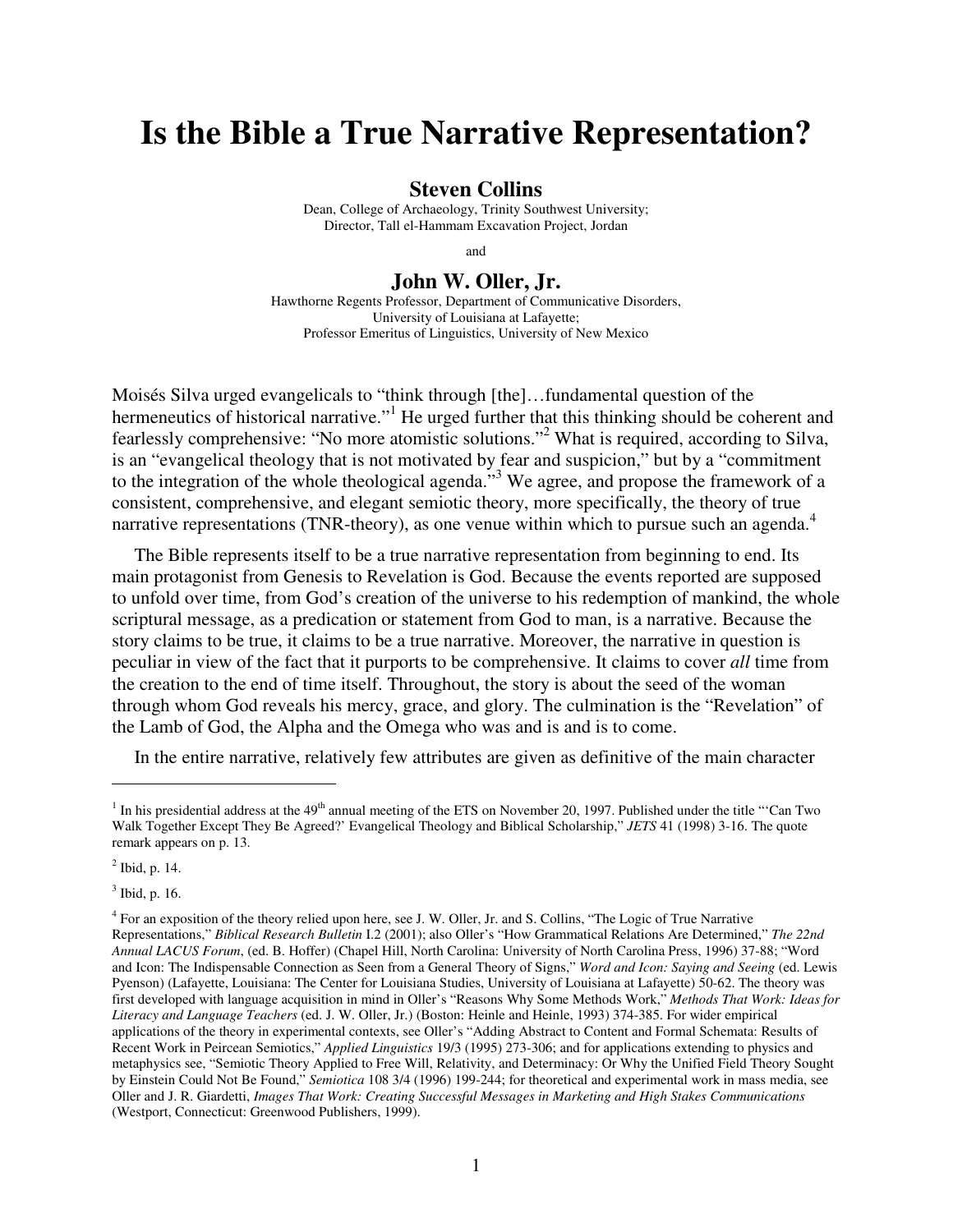and the ultimate authority behind the story. The Bible reports that God is one Lord (Leviticus 6:4; Mark 12:29; Galatians 3:20; Ephesians 4:6), holy (Leviticus 19:2), true (John 3:33; 2 Corinthians 1:18), a Spirit (John 4:24), faithful (1 Corinthians 10:13), witness (1 Thessalonians 2:5); the Judge of all (Hebrews 12:23), a consuming fire (Hebrews 12:29), light (1 John 1:5), love (1 John 4:8), and omnipotent (Revelation 19:6). None of these attributes of God is consistent with the view that the Bible is merely a fictional allegory. Rather, the Hebrew Scriptures are presented as history, as are the gospels and narratives of the New Testament. The entire document, from Genesis to Revelation, is presented as reliable truth, connected to specific authors, times, and places of history. Whenever the text looks forward to future events, they are foreseen and reported as if already past. The Bible presents itself as a story that is true—a true narrative representation (TNR).

#### **I. GROUND WORK**

The argument given here is a sequel to our earlier article and to various other publications that preceded that one.<sup>5</sup> It begins with definitions of crucial terms, and builds on the foundation of previously published logico-mathematical proofs as well as empirical tests of hypotheses derived from those proofs.

The method of argumentation depends only on logical consistency (and nothing else). It applies the theory of true narrative representations (TNR-theory) to biblical history, and to theories and methods of research purporting to explain the Bible as an historical, literary, or propagandistic document. In particular it shows that hermeneutic theories grounded in studies of fiction are fatally flawed. More specifically, if the Bible is as true as it represents itself to be, historiographical approaches grounded in studies of fictional literature and propaganda must be hopelessly inadequate. TNR-theory shows why methods of exegesis and criticism that are grounded in theories of imaginations, fictions, propaganda, and deliberate deceptions must fail. These results are strictly deduced from widely published logico-mathematical proofs that have so far withstood the tests of all scrutiny applied to them. The crux of the matter is that only TNRs have certain logical perfections, and that these perfections absolutely cannot be discovered or inferred from fictions, errors, lies, or even true general representations. 6

To discover the critical features of TNRs, it is necessary to examine their unique formal perfections. Since those perfections are not found in any other representations (Rs) whatsoever (not in fictions, errors, lies, or generals), it follows that to discover those logical perfections, it is necessary to examine the formal structure of one or more TNRs. While all of the perfections of TNRs flow from the fact that every TNR is determinately linked by one or more competent observers to bodily objects interacting in space and time, it is not necessary to identify any particular TNR in order to prove conclusively that no fiction, error, lie, or mere general has any of the logical perfections that accrue to all TNRs. However, TNR-theory also shows that TNRs are as common as raindrops. If we report that we had coffee with breakfast, supposing only that we did, our statement qualifies as a TNR.

The general proofs of TNR-theory depend exclusively on the mathematical requirement of consistency. The logical perfections of TNRs have been strictly proved in a series of perfectly

<sup>&</sup>lt;sup>5</sup> See the reference to Oller and Collins in footnote 4.

<sup>6</sup> Oller and Collins, op cit. in footnote 4.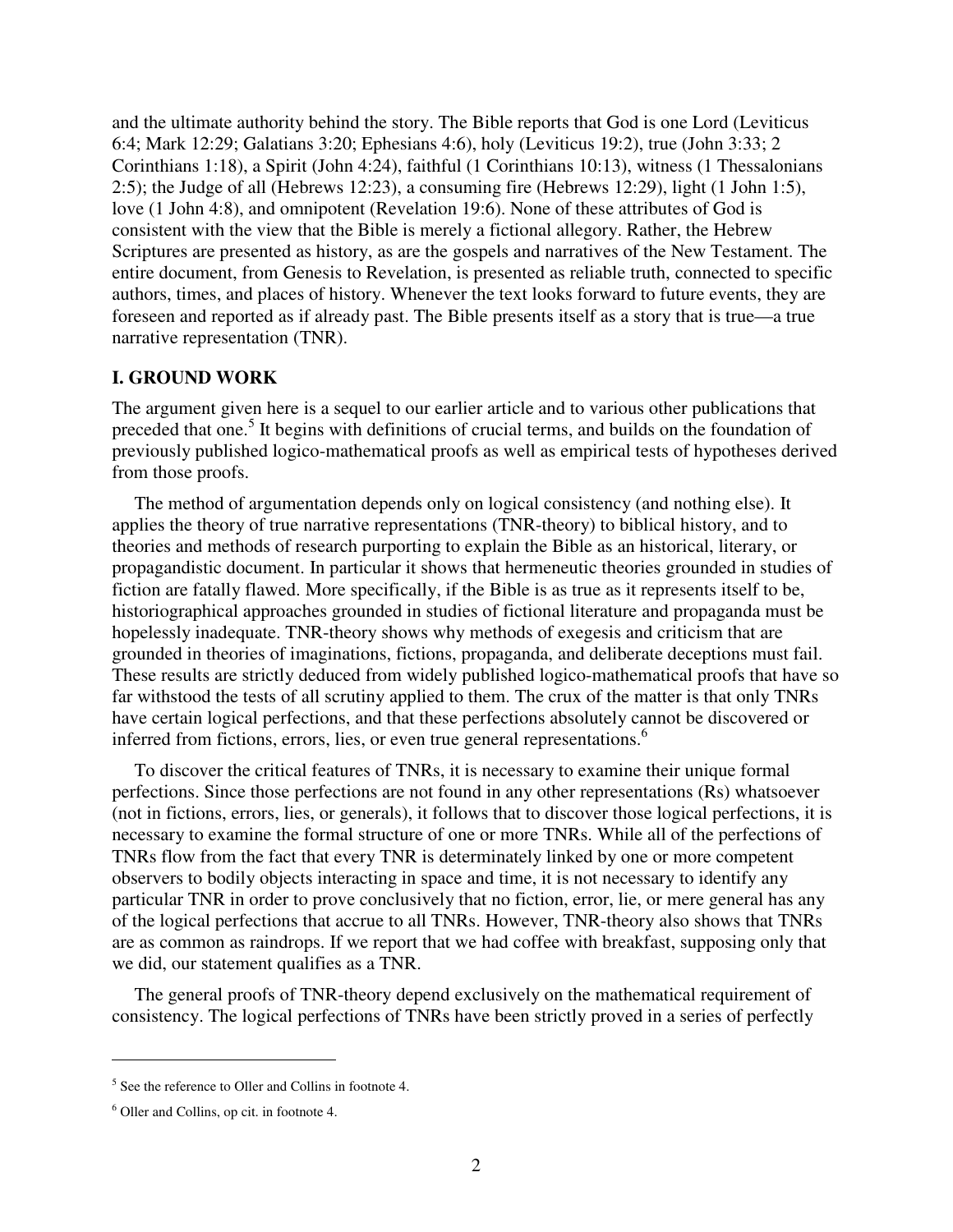general logico-mathematical proofs following the method of "exact [i.e., mathematicized] logic" laid out by C. S. Peirce.<sup>7</sup> The theory unfolds in such a way as to prove first that consistency is necessary; next that Rs exist; that material objects exist in space and time; that meaningful Rs are connected to material objects in space and time; and that TNRs exist. Next, the formal structure of TNRs is examined, and a limit is set to the entire universe of possible Rs. Then, the formal structure of TNRs is compared against all other possible representational structures within the universe of possible Rs.

Within such a rigorous framework, it is proved that only TNRs possess certain logical perfections. In particular, there are three pragmatic perfections (pertaining to the determinate material content found in objects, events, and relations situated in space and time), three syntactic perfections (pertaining to space-time relations obtaining between sign-forms, signusers, and sign content), and three semantic perfections (pertaining to generalized content of signs, common uses of signs by communities of sign-users, and conventional uses of conventional signs with conventional meanings). TNR-theory shows conclusively that absolutely none of these perfections is shared by any other Rs whatsoever.

Not even a true general, such as the true and perfectly general proposition that "it is appointed unto men once to die" (Hebrews 9:27) has any one of the logical perfections of TNRs. Rather, all fictions, errors, lies, and all generals (including true ones!), without exception, must get every bit of any particular meaning they may have from one or more TNRs. Finally, the logical perfections of TNRs have been shown to form a genuine *trinity of trinities*. A genuine trinity is defined—after the Godhead (Father, Word/Son, and Holy Spirit)—as the sort of tri-unity where every part perfectly represents the remaining parts and the whole. Every single one of the logical perfections has been shown to possess this extraordinary mathematical relation to all the other parts, and to the whole trinity of trinities.<sup>8</sup> Thus, each of the pragmatic perfections entails the other two, and all of the syntactic and semantic perfections. Similarly, every individual logical perfection of TNRs entails all of the others.

It is important to note that while TNR-theory is compatible with conservative biblical theology,  $\int$  its proofs do not depend in any way on the presumption of the truth of the biblical record. TNR-theory is as applicable to any representational system as it is to the Bible. In fact, the entire theory is developed without necessary reference to any particular TNRs whatsoever. If every example ever used to illustrate concepts of the theory should prove to be false, or merely imaginary, the theory would nonetheless stand. The only use of particular TNRs in the theory is to exemplify terms for the sake of comprehensibility. In no way does the theory depend on the particular examples chosen. A demonstrable infinitude of other examples could have served equally well. Nothing in any of the proofs depends on the presumption that any given R either is

<sup>7</sup> See C. S. Peirce, "The Logic Notebook," *Writings of Charles S. Peirce: A Chronological Edition,. Volume 1* (eds. M. Fisch, C. J. W. Kloesel, E. C. Moore, D. Roberts, L. A. Ziegler, and N. P. Atkinson) (Indianapolis, Indiana: Indiana University Press, 1982) 337-350. In fact, the whole series of volumes of the *Chronological Edition* is relevant as are the several volumes of the *Collected Writings of Charles Sanders Peirce* (eds. C. Hartshorne and P. Weiss) (Cambridge, Massachusetts: Harvard University Press, 1931-1935) but especially volumes II-IV which are respectively titled by the editors *Elements of Logic*, *Exact Logic*, and *The Simplest Mathematics*.

<sup>&</sup>lt;sup>8</sup> The relevant proofs concerning the trinitarian properties of TNRs have been published on the Peirce-List, and may be found in the archives at http://www.door.net/arisbe/menu/peircel/archives.htm in sections 9710 (1/1) [3/8] and [8/8], and in 9711 (1/1) [4/7] and [5/7]; especially see Installment 6 in the series on TNR-theory (in archive 9711 (1/1) [5/7]). To obtain these files address the message "get peirce-l 9710" and "get peirce-l 9711" on separate lines to listproc@ttacs6.ttu.edu.

<sup>&</sup>lt;sup>9</sup> As we showed in our earlier paper; see footnote 4 above.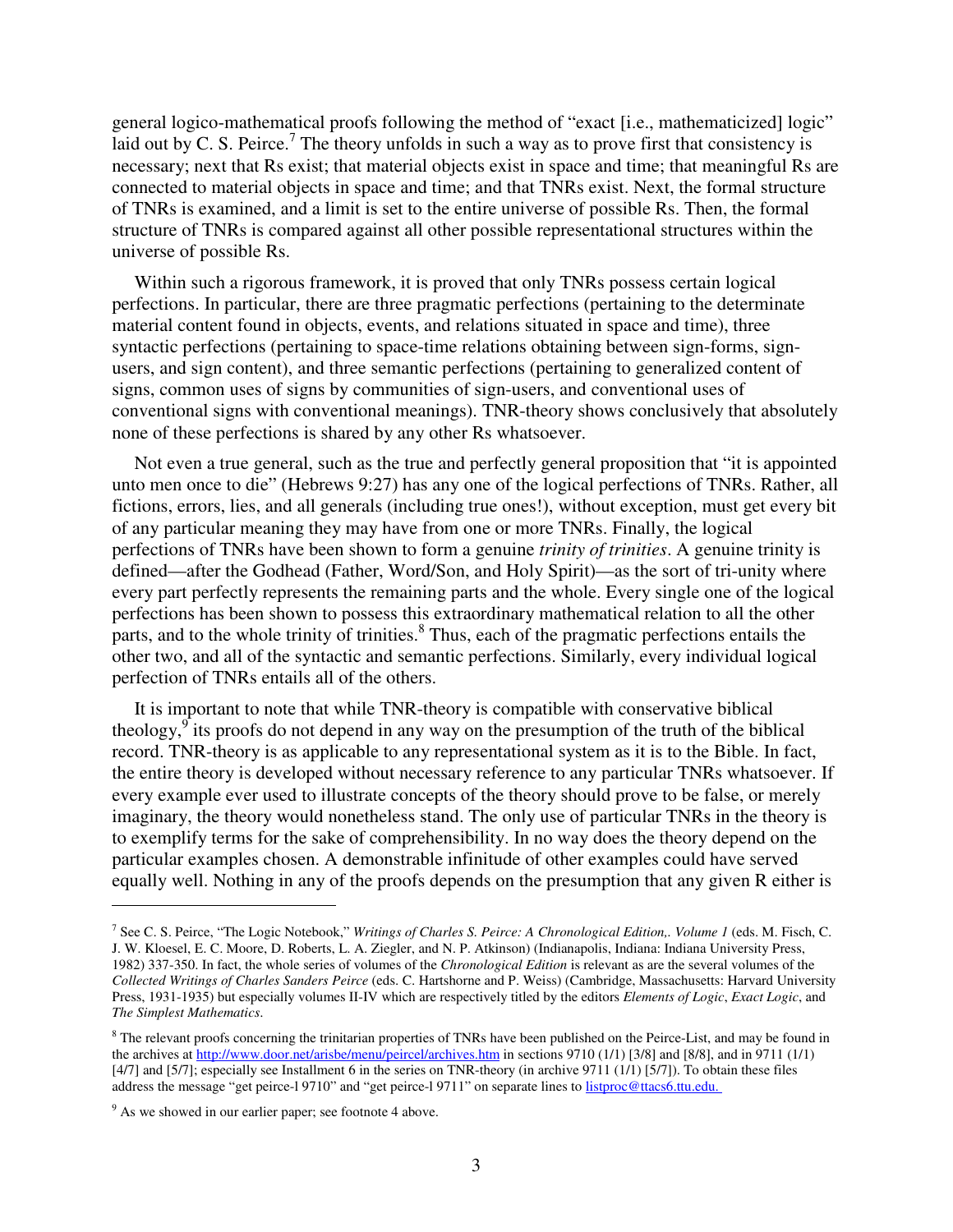or is not a TNR. Nor is it necessary to single out any particular fiction, error, lie, or general in order to develop any proof in TNR-theory. The development of TNR-theory is indifferent to whether or not any given R may turn out to be true, false, or indeterminate. With all of the foregoing in mind, key terms may be defined as follows.

A narrative is the sort of R that pertains to a *purported* series of particular events unfolding over time. The term "purported" is essential because the event sequence pointed to by a narrative may be real or merely imagined. In the case of an actual sequence of events, competently reported, the narrative ultimately involves one or more observers who have had access to the event sequence whether that access was direct (by perception) or indirect (through reliable reports of other witnesses). A narrative that happens to be true of its reported events, where it claims nothing false of those events, and where they deliver all that the narrative claims of them, is a TNR. In the case of a fiction, by contrast, some or all of the events in the sequence are merely imagined by its author(s) and/or its consumer(s). Ultimately, any narrative implies observation by someone competent to render a report. An error is merely a false fiction innocently mistaken to be a TNR. A lie is a fiction known to be false, and yet deliberately represented to be a TNR. A general is any R that purports to be about all (or no) objects, events, or relations of a given kind.

#### **II. TNRs AS RELATIVELY PERFECT**

It can be proved that if any TNR is at least as true as it purports to be (as all of them must be), it is as true as its purport can possibly enable it to be. That is, since a TNR cannot be about whatever it does not purport to be about, any TNR that there may happen to be, must be as true as it can possibly be. This follows from the fact that any purport of any TNR that is found in its particular material facts must be true of those facts. But suppose there were some additional purport in some TNR that was not itself contained in its material facts. Clearly that purport would be untrue of those facts; and the R would not be a TNR. Therefore, a higher standard of truth cannot reasonably be asked of any R than the standard logically met in any TNR. No R whatsoever can be any truer than it purports to be. Therefore, any TNR that there may be, must be as true as it can possibly be within the limits of its purport. Therefore, relative to the material facts they purport to be about, TNRs are perfectly well-formed—i.e., they must be as consistent with the particular facts they are about as they purport to be. To add more information would not make any TNR any truer, though up to a limit of complete informativeness, it could make it more informative.

Thus, to be true, it is essential that a TNR be determinately connected to particular facts by a competent observer (or more than one), and that it not say anything false of the actual events that it reports. A narrative need not, however, report every detail of the events that it is about in order to be a TNR, but since events cannot contradict themselves, TNRs must be consistent internally in all of their parts and cannot, in the final analysis, contradict each other. All of this is strictly demonstrable insofar as the space-time continuum is incapable of contradicting itself. That is, the matter/energy-space-time continuum cannot be other than it is. Nonetheless, there can be as many TNRs as there are competent and faithful observers located at different vantage points in space and time. Therefore, there is no end to the number of TNRs that can be constructed with respect to any continuous series of events arranged over time. Nevertheless, it is strictly demonstrable that all those TNRs that are possible must agree with the material events of space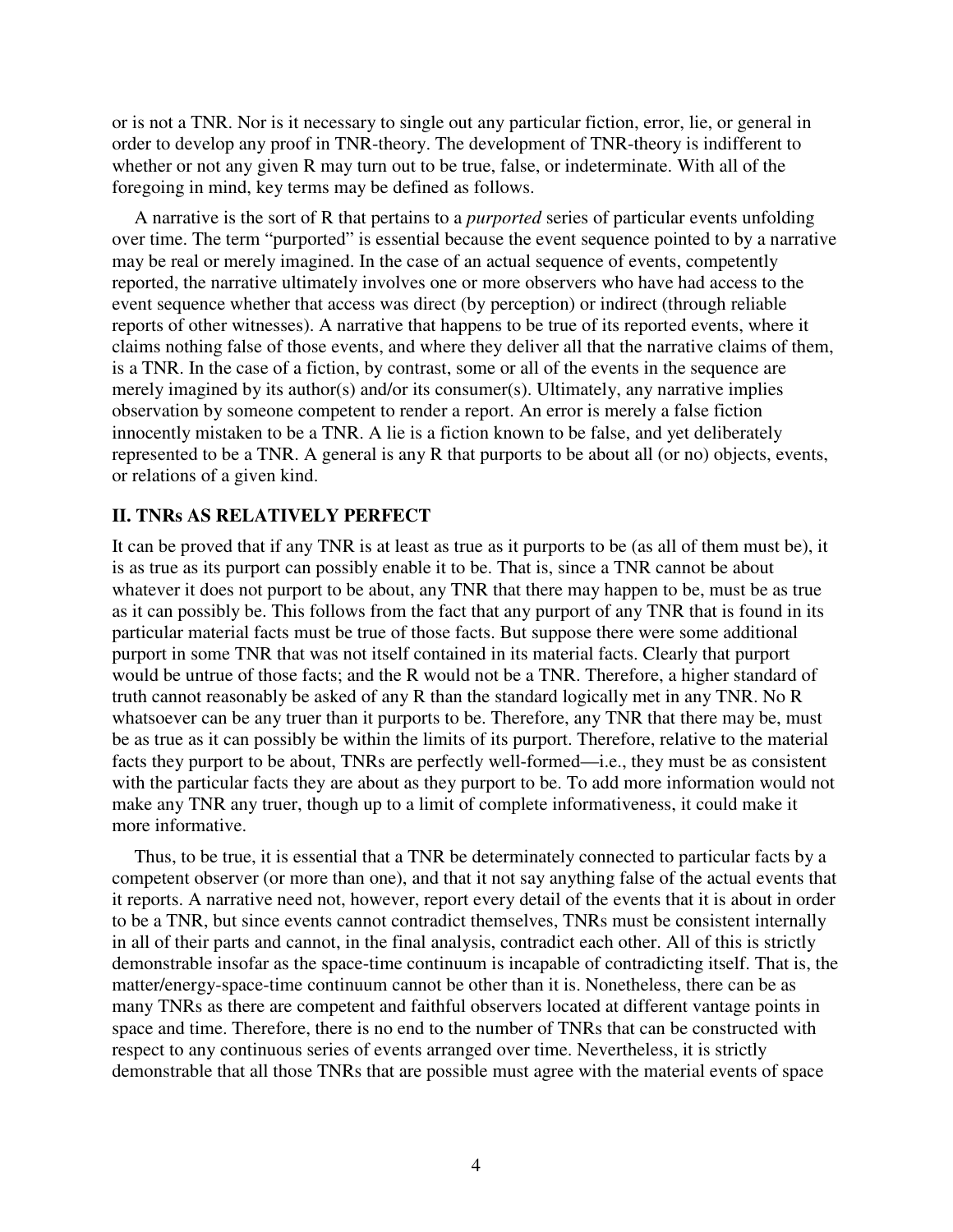and time, and to that extent cannot contradict each other.<sup>10</sup>

At the basis of the logical perfections of TNRs is the fact that only they are determinately connected to particular material objects dynamically situated relative to particular observers in space and time. The remaining logical perfections flow from this connectedness with a logicomathematical certainty that (as has been strictly proved)<sup>11</sup> provides the only basis for the meaning of any Rs whatsoever. A few of the consequences of TNR-theory for biblical scholarship were explored in our previous paper. Here we continue by examining certain of those implications with respect to selected narratives and theories of interpretation. We compare certain parts of the biblical narrative with other narratives, archaeological evidences, and historiographical theories.

#### **III. THE BIBLE AS A TNR**

As a matter of interest to conservative theologians, the Bible represents itself to be a TNR from start to finish. Moreover, it represents the direction and leading of God to have the character of a TNR. For instance, the first use of the word "truth" ("'emeth" אמת (in the Hebrew Scriptures appears in Genesis 24:27 where Abraham's servant, in search of a bride for Isaac, is led directly to the household of Laban. He says, "Blessed be the Lord God of my master Abraham, who hath not left destitute my master of his mercy and his truth; I being in the way, the Lord led me to the house of my master's brethren." Similarly, in its last use, the concept of "truth" again appears in such a way as to suggest a faithful reporting of events that have actually occurred; a TNR: "And he said unto me, These sayings are faithful and true: and the Lord God of the holy prophets sent his angel to shew unto his servants the things, which must shortly be done" (Revelation 22:6).

Owing to the strictly formal peculiarities of TNRs, it follows that the Bible, if it is a TNR, must have all of the logical perfections that accrue to that kind of structure. In fact, the whole series of proofs showing the logical perfections of TNRs must hold for the Bible, or else, the Bible cannot be the sort of document that it purports to be. The Bible also has an additional peculiarity relative to all other TNRs. If it is actually true, it really must cover the full scope of time from creation until the end of time itself, because that is what it claims to do. If it failed in its scope, it would also fail to be true. Therefore, if the Bible is a TNR, it follows that all other TNRs must be consistent with it, and it with them.

If the Bible were not true, it would be a colossal lie of the sort, as C. S. Lewis once quipped, of a story invented either by "the devil of hell" or by a man who claims "he's a poached egg."<sup>12</sup> Lewis advised accordingly that we should not come up with any "patronizing nonsense" about Jesus being "a great moral teacher" because he has ruled out that alternative. Either he was the Messiah of Israel, God in the flesh, the person to whom believers can refer as "the Lord Our Righteousness" (Jeremiah 33:16), or he was a lunatic or a liar. A man who falsely made the claims that Jesus made, or who merely imagined himself to be God, could not be a "great moral

<sup>&</sup>lt;sup>10</sup> Compare the conclusion of John's gospel where he speaks of the books that would be written if everything Jesus said and did should be written down. He supposes that the whole world would not contain the books that would be written. Yet is it clear that, supposing John's account to be a true report of a competent eye-witness that those other books would not contradict the one John wrote.

 $11$  See references to publications cited in footnote 4.

<sup>12</sup> C. S. Lewis, *Mere Christianity* (revised and enlarged edition containing *The Case for Christianity, Christian Behavior*, and *Beyond Personality*) (New York: Macmillan, 1960) 56.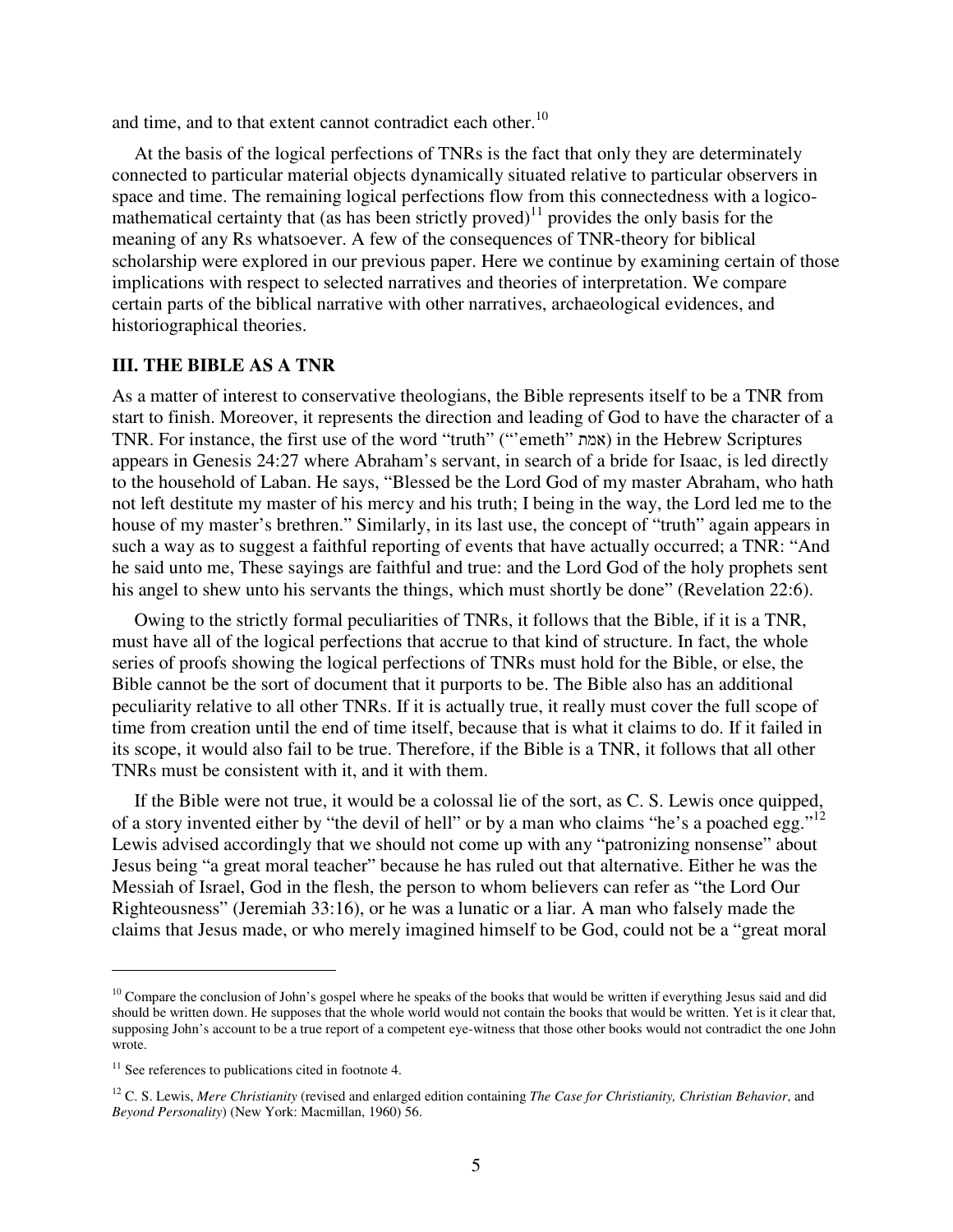teacher"—he would be a fool or a demon. Similarly, if the God of the Hebrew Scriptures were a fictional creation of an overzealous priesthood, he could not have the attributes that he reportedly claims.

Never in the history of mankind has there been another document so widely circulated, frequently read, and thoroughly criticized as the Bible. Nor, as history attests, has there ever been a document with such a profound and lasting impact on the lives, behaviors, and beliefs of human beings. As argued by R. A. Torrey long ago, there are so many evidences of lasting positive effects of the Bible that to take it to be a deliberate deception is, on its face, a remarkable absurdity.<sup>13</sup> John Dryden summed up the problem in a few lines of verse:

> Whence but from Heaven could men unskilled in arts, In several ages born, in several parts, Weave such agreeing truths? Or how or why Would all conspire to cheat us with a lie? Unasked their pains, ungrateful their advice, Starving their gain and martyrdom their price.<sup>14</sup>

As for the question who wrote the Bible, evangelicals have but one answer: Regardless who held the pen at any given moment, God must have inspired and guided them in the original writing, or else the consistency of the whole defies explanation. Obviously, just any old god cannot inspire a comprehensive report of history from beginning to end, one that is accurate in its reported details and consistent throughout, and one that in its essence can be explained comprehensibly to a child of normal intelligence sometime between the ages of four and eight. In fact, it was because of his failure to find convincing empirical evidence against the trustworthiness of Scripture that the archaeologist and historian Sir William M. Ramsay was compelled to become a Christian.<sup>15</sup> He set out to show the book of Acts to be full of inaccuracies and inconsistencies, but found it to be superior to all the other historical and scientific documents he had studied.

Evangelicals have traditionally accepted the historical authenticity of the Bible. Many hold this position dogmatically, on the basis of the doctrine of inspiration. For them, that may be enough. But suppose they are correct in their belief? What of all those other persons who are being duped into believing that the Bible is a fiction mingled with errors and deceptions? What of those persons who are being fooled into thinking the Bible is a book of propaganda? And what of those people who are recommending methods to improve upon the truth value of Scripture by separating out the "sayings of Jesus" as contrasted with the profane memories of not merely fallible authors, but deliberate propagandists?

#### IV. POSTMODERN APOLOGETICS

 $\overline{a}$ 

In present-day archaeological and historical scholarship, serious challenges to the historical

<sup>&</sup>lt;sup>13</sup> R. A. Torrey, *Late Nineteenth Century Revivalist Teachings on the Holy Spirit* (New York: Garland Publishing, 1986); also *Ten Reasons Why I Believe the Bible is the Word of God* (Chicago: Moody Press, n. d.).

<sup>14</sup> *Religio Laici or a Layman's Faith* (1682), in *The Poems of John Dryden* (ed. James Kinsley) (Oxford: Clarendon Press, 1958) 311-322. Quoted lines are 140-145 on p. 315.

<sup>15</sup> Cf. W. M. Ramsay, *A Manual of Roman Antiquities* (London: R. Griffin, 1855); *The Bearing of Recent Discovery on the Trustworthiness of the New Testament* (Grand Rapids, Michigan: Baker Book House, reissued in 1953); *St. Paul the Traveler and the Roman Citizen* (Grand Rapids, Michigan: Baker Book House, reissued in1962).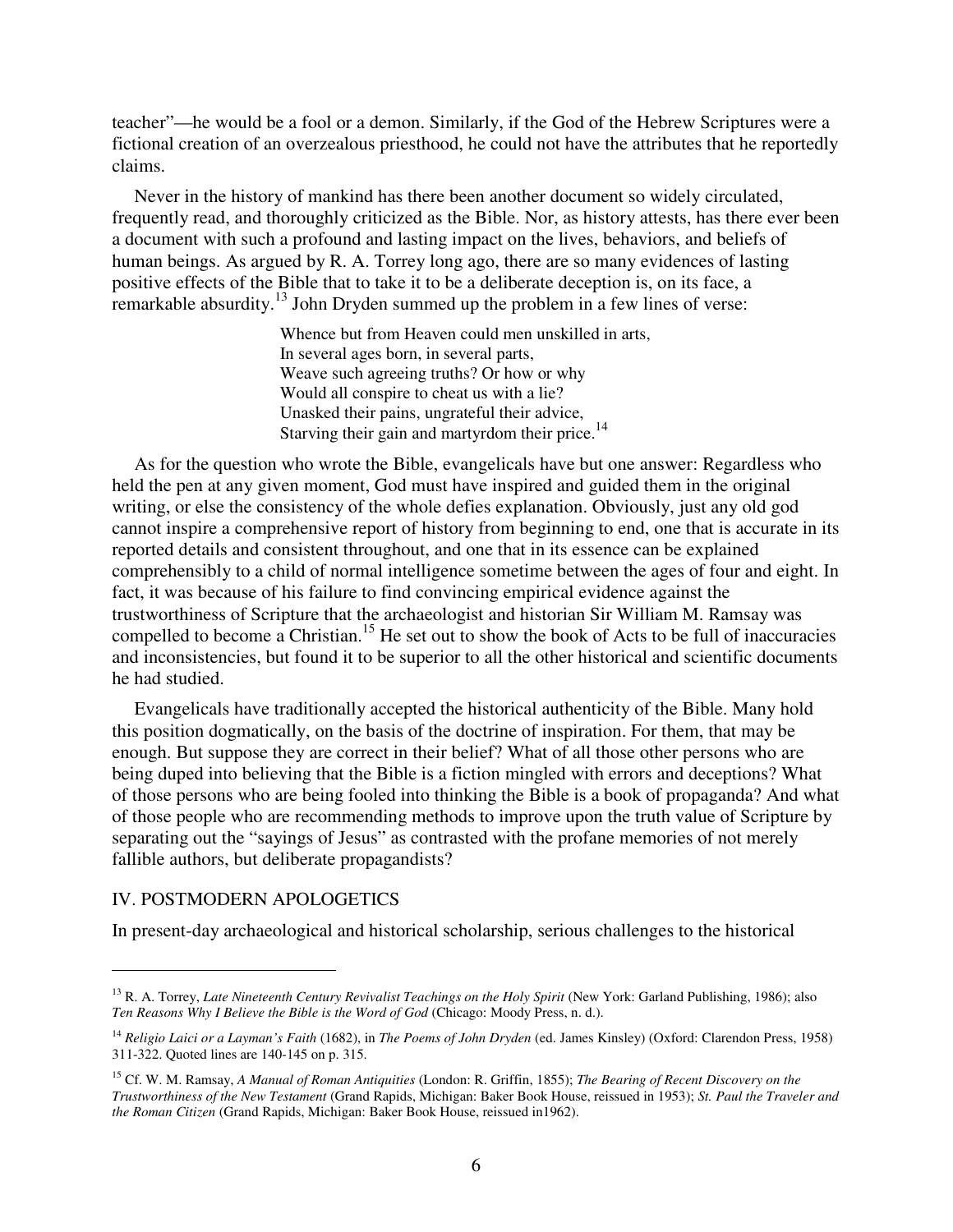credibility of the Bible are increasingly advocated by scholars of all stripes. In fact, the assaults have grown so brazen that the long-standing "higher critical theories" and the much-embattled "documentary hypothesis" seem tame by comparison. At least the old school critics admitted the idea that historical memory must have played some role in the handing down of the oral traditions which were supposedly later written, codified, and redacted into the form that came to be canonized. Formerly, the same assumption of historical memory also prevailed in literary theories concerned with the writings of the New Testament. Today, however, meaning and truth are early casualties in the clamor against the veracity of biblical narratives. This position is also increasingly presented in the mass media.<sup>16</sup>

What should be the evangelical response to the new assaults on biblical authenticity? Can such arguments be ignored in the hope that they will go away? Is it adequate to say, as many do, that "we interpret the data differently"? Must we fall back on dogma and tradition? Is evangelical theology just old-time religion destined eventually to be entirely replaced by the plethora of new interpretations owed to the explosion of postmodern alternatives?

TNR-theory provides a logico-mathematical basis for reassessing the nature of meaning, truth, and historicity in all forms of literature including scientific reports. Not only does TNR-theory afford an independent way to examine biblical narratives, but it can also be used to test competing ideas, and especially theories that deny the historicity of the Bible. Thus, the applications of TNR-theory are three-fold: hermeneutic, apologetic, and polemic.

#### **V. GENERAL THEOLOGICAL CONSEQUENCES OF TNR-THEORY APPLIED TO THE BIBLE**

If the Bible is a TNR, God must be omnipotent in order to oversee its preparation, canonization, and its preservation throughout history. If the Bible is true, God must also be omniscient on account of the fact that the document purports to be about past and future events (ranging from creation to the end of time) to which no living human has ever had access. Finally, if the Bible is true, God must also be omnipresent, or else, how could he know the end from the beginning?

No biblical text can be found that is *in*consistent with the view that God stands apart from the limits of time and space, and that limitations on human experience do not restrict God at all. As conclusive evidence of this fact, and one that has always been understood as such by competent readers of Scripture, is the fact that the declaration of the plan of redemption preceded the foundation of the cosmos. At least nine times in the New Testament reference is made to the idea that the determination of Christ's death was an accomplished fact *before the foundation of the world* (cf. Matthew 13:35; Matthew 25:34; Luke 11:50; Ephesians 1:4; Hebrews 4:3; Hebrews 9:26; 1 Peter 1:20; Revelation 13:8; Revelation 17:8). In 1 Peter 1:19-20 reference is made to "the precious blood of Christ, as of a lamb without blemish and without spot: who verily was foreordained before the foundation of the world, but was manifest in these last times for you." In Revelation 13:8 there is reference to "the dragon" where it is written that "all those that dwell upon the earth shall worship him, whose names are not written in the book of life of the Lamb slain from the foundation of the world."

<sup>16</sup> The cavalier dismissal of any validity of Scripture is commonly seen in periodicals such as *Time* and *Newsweek*. Popular authors commonly dismiss the historicity of the Bible and similarly deny its scientific value. To the contrary see R. Humphreys, *Starlight and Time* (San Diego, California: Master Books, 1994) for applications of biblical insights to Einstein's general theory of relativity as it pertains to astronomical physics. Humphreys shows consistent solutions to the problems of distant starlight, red shift, and the micro-wave background noise that appears to be constant in all directions from the earth.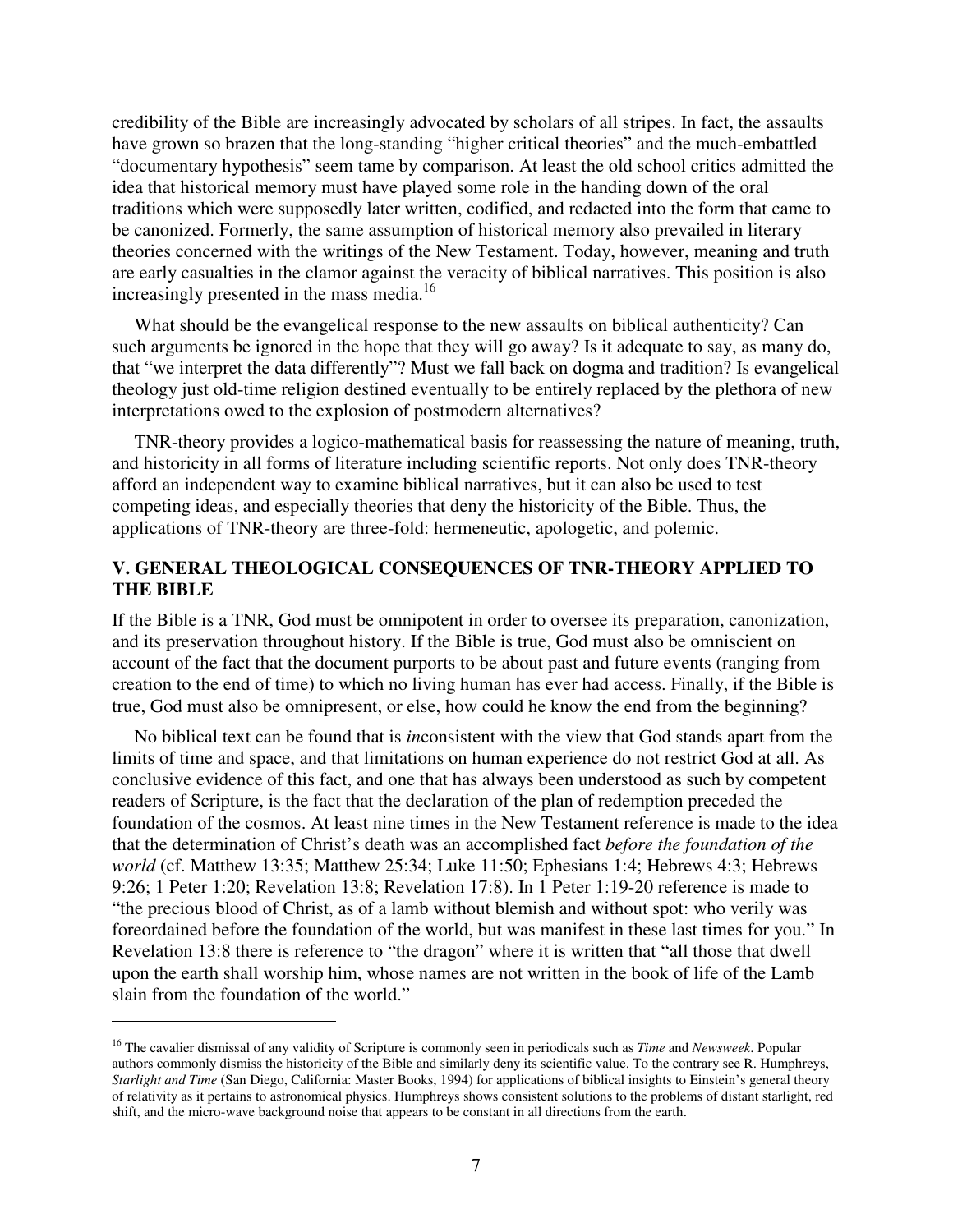It follows, therefore, that either Carl Sagan and his ilk were wrong in supposing that the cosmos preceded the cross, or else the God of the Bible is a liar or seriously confused. Unless the Bible should turn out to be true, at best God has selected a poor metaphor. But, if the Bible is true, then surely it is correct in asserting that no critics will stand in God's presence, but rather that every one will bow the knee and proclaim that Jesus Christ is Lord (Isaiah 45:23; Philippians  $2:10-11$ ).

If the Bible is true, only the Judeo-Christian God, the Creator of the entire cosmos, the God of gods, could have inspired so many contributors to write a TNR on the proportions of the biblical text. Otherwise, if the text is true by mere accident, the consistency of the whole is a vastly more remarkable miracle than that espoused by the evolutionists who claim that the cosmos plopped itself into existence by pure chance.<sup>17</sup> The emergence of the Bible as an accidental TNR is immeasurably less likely than that life should have accidentally appeared on earth millions of years ago. It is less likely than the formation of distinct galaxies, the solar system, and the biosphere. It is less likely than the formation by accident of the entire genetic code, binocular vision, human intellect, and ultimately the language capacity which sets humans apart from all other creatures.<sup>18</sup> In fact, if the Bible were an accidental TNR, its existence would easily dwarf all of those other miracles on account of the fact that the Bible, repeatedly and throughout, contradicts the view that any of the feats of creation were accidents in the first place. Such an accident as the Bible being a TNR is a logical impossibility. It must either be the word of God, or a colossal lie. That *is* the choice.

But suppose, just for the sake of argument, that the Bible were a TNR. Should it not be considered the primary source document of all the events that it reports? Should it not take precedence over all other documentary sources? Could it possibly be upstaged by a fictional narrative, or by one or a thousand theories grounded in fictional literature? Could the truth of the Bible, if it is true, be altered in the slightest degree by abstruse methods of hermeneutics or arcane examinations of archaeology and its artifacts? Should the Bible not take precedence, if it is indeed what it claims to be, over secular histories contrived not only by fallible human beings, but by persons deliberately exercising profane powers of imagination? Should the Bible not be regarded as more authoritative with reference to the historical periods and contexts of which it speaks than subjective interpretations of archaeological data and historiographical theories? In fact, if the Bible is a TNR, is it not a better source of inspiration for theoretical understanding of truth in all its manifestations, including those of mathematical and scientific reasoning, than any less comprehensive representation?

#### **VI. CONSISTENCY AS THE ULTIMATE TEST OF ALL THEORIES**

The logical results of TNR-theory<sup>19</sup> for biblical studies are relevant to the growing quantity of speculations about the historical authenticity of Scripture, especially of certain testable narrative portions of the Bible. Although TNR-theory is relevant to the whole scope of biblical apologetics, the focus here is upon writings in both the Hebrew Scriptures and New Testament

<sup>&</sup>lt;sup>17</sup> Against which view, see the book edited by J. P. Moreland, *The Creation Hypothesis: Evidence of Intelligent Design* (Downers Grove, Illinois: Intervarsity Press, 1994).

<sup>&</sup>lt;sup>18</sup> See J. W. Oller, Jr., and J. L. Omdahl, "Origin of the Human Language Capacity" in J. P. Moreland, op cit. footnote 17, 235-269.

<sup>&</sup>lt;sup>19</sup> See references in footnote 4.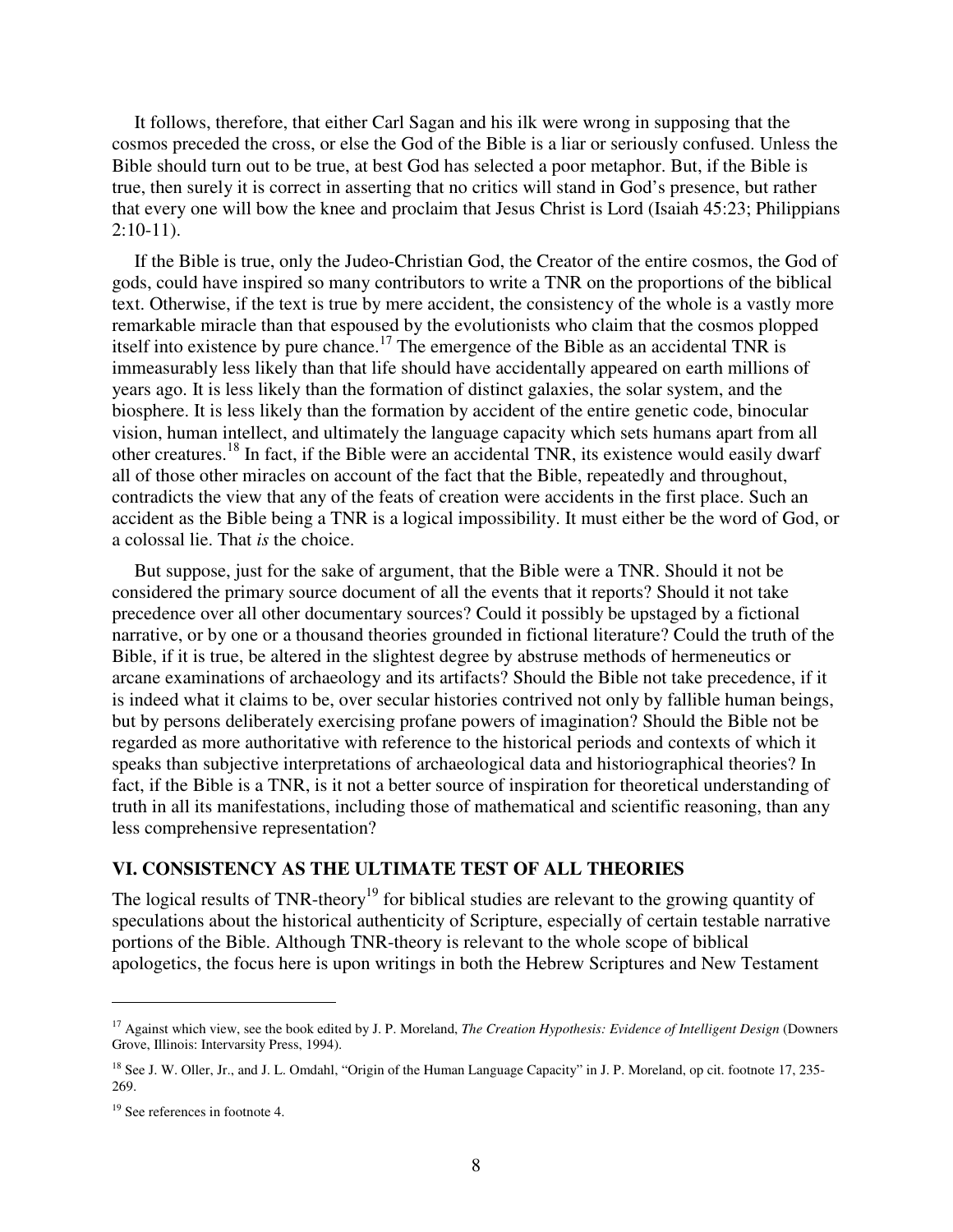that are especially identified as narratives. There are many specific segments of text that might be singled out for attention, but we look at just two particular biblical narratives and two theories pertaining respectively to the Old and New Testaments. Relevant results flowing from TNRtheory as applied to biblical narratives and especially to biblical archaeology are these: (1) all TNRs must be consistent with all other TNRs relative to the matter/energy-space-time continuum; (2) all TNRs uniquely exhibit the logical perfections common to all TNRs; and (3) narratives that fail to exhibit the perfections of TNRs cannot be true.

Interestingly, although there are three distinct critical properties that must logically be found in an adequate R (or in any empirical theory) of any phenomenon or range of phenomena, only one of them yields the sort of critical evidence that human beings can make use of to differentiate better Rs (or theories) from worse ones. Above all, a theory must be consistent within itself—this is the strict logico-mathematical requirement. Also, a theory must be comprehensive—this is the empirical requirement that an adequate theory must not omit consideration of relevant data or facts. Finally, it ought to be as simple as possible—it ought not to include anything extraneous or unnecessary. This last criterion is the one commonly referred to as Ockham's razor, owing to the fact that it was popularized in the dictum of the Earl of Ockham who wrote, *entia non sunt multiplicanda praeter necessitatem* (entities not being multiplied except as necessary). $^{20}$ 

TNR-theory demonstrates conclusively that all three of these requirements boil down to the *consistency* requirement. Clearly, any theory that is not consistent with itself cannot be consistent with relevant phenomena or empirical data. Likewise, any theory that is not comprehensive is not consistent with all of the relevant data, and any theory that is inelegant in any respect (more complex than necessary) is one where some of the entities of the theory fail to have any corresponding entities in the relevant data, and thus the theory is not fully consistent with the relevant data (i.e., the unnecessary elements of the theory have no corresponding data to be consistent with). Thus, the three criteria (consistency, comprehensiveness, and simplicity), in the end, boil down to consistency alone.

Also, only consistency can enable decisive comparisons between competing theories, as can be demonstrated: From an empirical point of view, we cannot directly apply the comprehensiveness requirement because we cannot perceive or discriminate all possible bits of data at any given time or in any given period of time. Nor can we know for all possible applications of any entity in a theory whether or not it will eventually find some relevant datum to embrace. Therefore, the comprehensiveness requirement and the simplicity requirement can only be made use of in negative ways (as noted by scholars like Karl Popper).<sup>21</sup> But inconsistencies, wherever they can be detected and demonstrated, are precisely the sort of data that can be used to advance theoretical and empirical work in the sciences and in mathematics.

Because—as TNR-theory demonstrates conclusively—it is impossible that TNRs should be inconsistent with each other, any irresolvable inconsistency between any pair of purported TNRs shows one of them to be false. The essential objective, then, is to derive contrasting empirical hypotheses from competing theories, and rule out as many as possible on the basis of crucial logical proofs and, where possible, experimental tests. Ultimately, however, the choice between

 $20$  As quoted by C. S. Peirce in Hartshorne and Weiss, volume IV, p. 4 (paragraph 1).

<sup>21</sup> Cf. K. R. Popper, *The Logic of Scientific Discovery* (New York: Basic Books, 1959).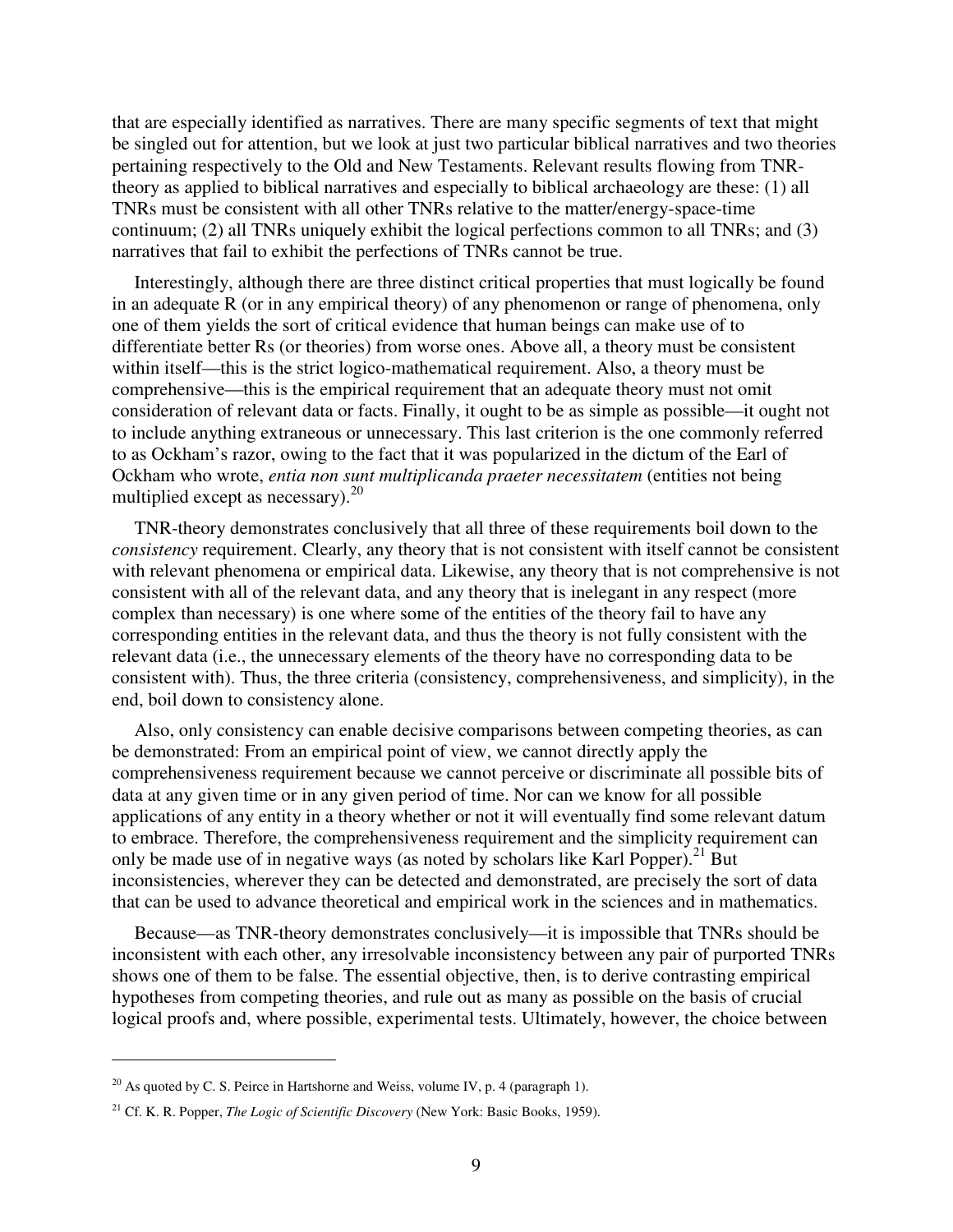competing alternatives is always governed by the demand for consistency because comprehensiveness and simplicity are, for reasons just given in the preceding paragraph, undiscoverable apart from the consistency requirement. Therefore, it is only through demonstrated inconsistencies that advances in the sciences and proofs in mathematics are possible. In mathematical reasoning it is the derivation of necessary inconsistencies that enable advances, while in the empirical sciences it is through contingent (empirical) inconsistencies that advances are made (per Popper's *Logic of Scientific Discovery*).

It is important to re-emphasize that the logico-mathematical proofs from which the foregoing results are deduced do not require the identification of a single particular TNR. This is crucial because the potential for error can never be entirely ruled out when making judgments about Rs that purport to be about particular facts. However, any such empirical error is virtually eliminated in an absolute way in the proofs of TNR-theory which are perfectly general and indifferent to whether any given exemplar of a purported TNR should turn out to be a true, false, or of indeterminate truth value. When it comes to particular texts that purport to be TNRs, the possibility of human errors of judgment can never be entirely ruled out. Indeed, this logical conclusion can be strictly proved (deductively derived) within the framework of TNR-theory. This result is also one of the critical tests showing that TNR-theory is consistent with conservative biblical theology and, in particular, with the biblical teaching that God has ordained "free will." It is, moreover, not only consistent with the biblical requirement of our power to choose, but also with the risk of choosing to our own harm. The latter possibility cannot arise if error is not possible, nor can error, not to mention deliberate sin, arise without free will.

If the risk of error could be entirely removed from human experience, it has been strictly proved within TNR-theory that not only would free will vanish from existence, but the requirement of faith would be unreasonable and nonsensical.<sup>22</sup> Yet, free will is genuine, and the requirement of faith cannot be dispensed with. With free will comes the potential for error. We cannot believe in God, or reject belief in God, without taking the risk that is implicit in committing ourselves relative to certain particular Rs, i.e., believing them to be true or false. For instance, the gospel of Jesus Christ as presented in the Bible is such that it allows no neutrality in the final analysis. We must either believe that it is true or believe that it is false. A decision not to decide one way or the other, if prolonged, amounts to a negative decision.

With respect to any particular narrative, our interpretations are not only subject to the risk of error, but that risk on this side of eternity remains ineradicable. Noise contamination, bias, entropy, and ultimately death itself stands between us and the faith that we either choose or choose not to place in the God of the Bible. Interestingly, as Jesus made perfectly clear, if what he said is true, there can be no middle ground: Jesus said, "He that is not with me is against me" (Matthew 12:30) and "He that is not against us is for us" (Luke 9:50). These two seemingly opposite statements completely remove any neutral ground. If the biblical accounts are true, the only safe ground is to accept Jesus as the Messiah. For the unbeliever, Truth is absolutely guaranteed to deal a crushing blow of utter destruction that grinds to powder (Matthew 21:44; Luke 20: 18). A failure to believe the gospel is not different in the end from a deliberate decision to reject it. Nonetheless, the element of risk and the requirement of faith remains, as Paul put it, until "this mortal shall have put on immortality" (1 Corinthians 15:54).

<sup>22</sup> Oller and Collins, op cit., footnote 4.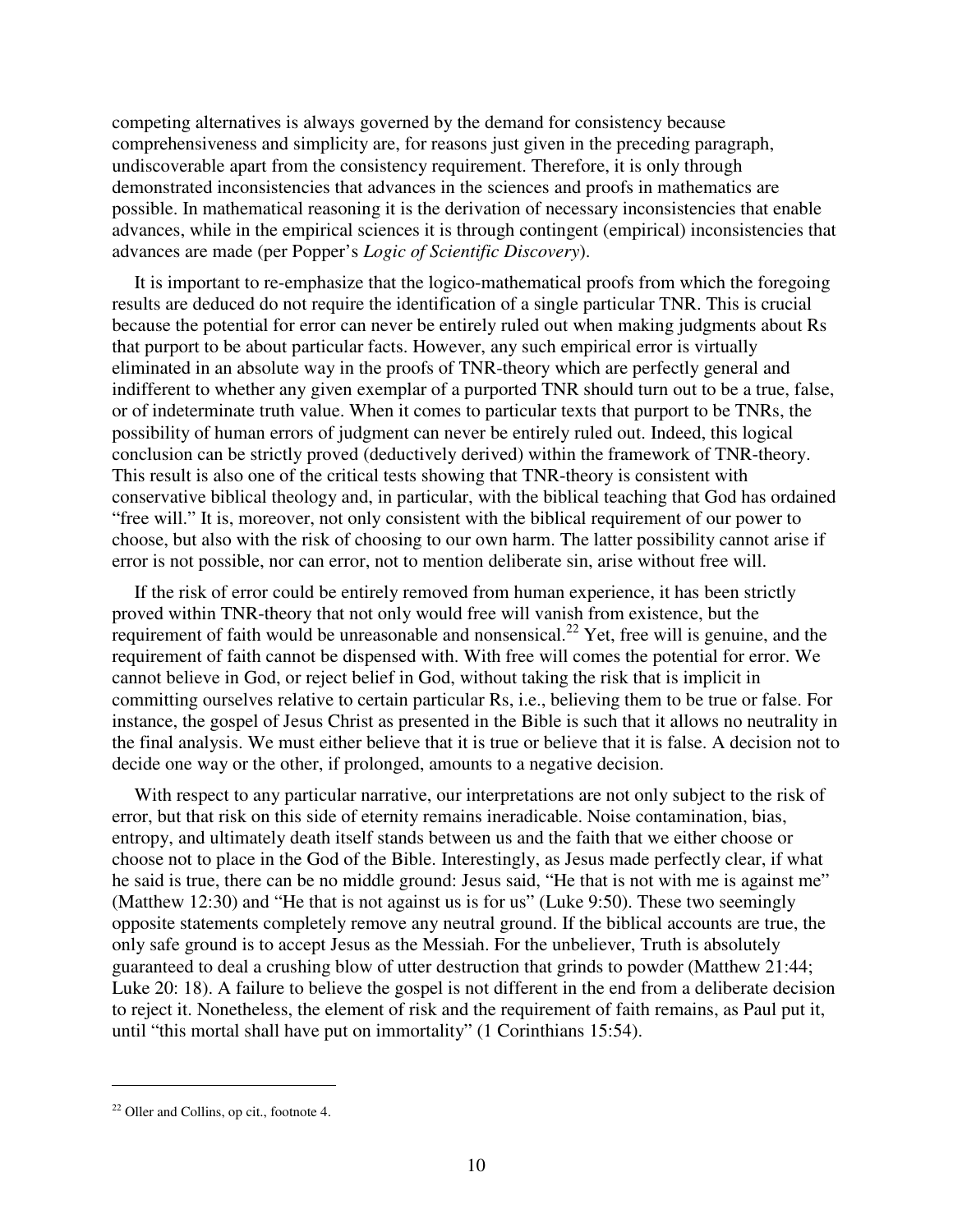#### **VII. A SURPRISING TEST OF TNR-THEORY AGAINST BIBLICAL DOCTRINE**

Oddly, from the vantage point of unbelievers, faith in the truth is the only alternative that involves absolute security, and that reduces the believer's risk, in the final analysis, to exactly zero. The contrast between the position of the unbeliever at risk and the believer who is secure, is the sort observed between the vicissitude of mere probability and well-determined absolute certainty. The contrast is reminiscent of the debate between Einstein, who held out hope until the end for the complete determinacy of physical law,  $^{23}$  as contrasted with Heisenberg's "uncertainty" principle" and Planck's quantum mechanics, where absolute certainty is unattainable. Trying to predict how things will come out in a flawed and uncertain world encapsulates the faith problem presented to every unredeemed person. By contrast, the certainty of the believer, grounded in the certain foreknowledge of God—i.e., his knowing the end from the beginning (and every point along the way), $^{24}$  an aspect of God's knowledge that Einstein mistakenly attributed to physical law,  $25$ —is analogous to the security guaranteed to believers who accept Jesus as "the Way, the Truth, and the Life" (John 14:6). The truth of the gospel, if it is really true, does not remove free will, but rather makes believers free indeed (John 8:32).

Einstein said that he could not believe that "God plays dice with the universe."<sup>26</sup> He supposed this, because it was obvious to him that God must know every detail of every event before it occurs. Therefore, Einstein supposed that physical law had to determine entirely, down to the tiniest detail, all the events of the matter/energy-space-time continuum. But God is no more dependent on physics, logically speaking, than he is on sociology, psychology, anthropology, archaeology, or any conceivable realm of human study and learning. Rather, all things, according to Scripture, including all human cognition and physics, depend on God's representation of things. According to the Bible, all events are present, open, and plainly visible from God's point of view. In fact, Scripture attributes all being, and the whole of that which is real, to the Word of God. God can know what will happen independently of physical laws and the vicissitudes of probability. God, Scripture reveals, is omniscient.

Besides, before Einstein stated his commitment to physical determinacy, Heisenberg, Planck, and Einstein himself, through his celebrated photoelectric effect, $27$  had already found that subatomic events are not strictly determined by physical law. Therefore, Einstein's hope for physical determinacy ought to have been suspect. More recently, TNR-theory has shown conclusively that Einstein looked in the wrong direction when he supposed that physical law could provide absolute determinacy.<sup>28</sup> As Oller has shown, Einstein's expectation that all events can be predicted on the basis of absolute physical law would have precluded free will and the possibility of moral responsibility. For those reasons alone, Einstein's expectation ought to have been more closely examined, but evidently these consequences either did not occur to the great

<sup>23</sup> See R. W. Clark, *Einstein: The Life and Times* (New York: World Publishing Company, 1971), p. 742.

<sup>24</sup> As spelled out almost three centuries ago (circa 1701) by G. W. Leibniz, *Discourse on Metaphysics,Correspondence with Arnauld, and Monadology* (ed. G. R. Montgomery) (La Salle, Illinois: Open Court Publishing Company, 1953).

<sup>&</sup>lt;sup>25</sup> See the paper on free will by Oller cited in footnote 4.

<sup>26</sup> Clark p. 265. Also mentioned in Lincoln Kinnear Barnett, *The Universe and Dr. Einstein* (revised and illustrated) (New York: Bantam, 1950), p. 65.

 $27$  In Clark, op cit., p. 265.

<sup>&</sup>lt;sup>28</sup> See "Semiotic Theory Applied to Free Will, Relativity, and Determinacy: Or Why the Unified Field Theory Sought by Einstein Could Not Be Found," as cited above in footnote 4.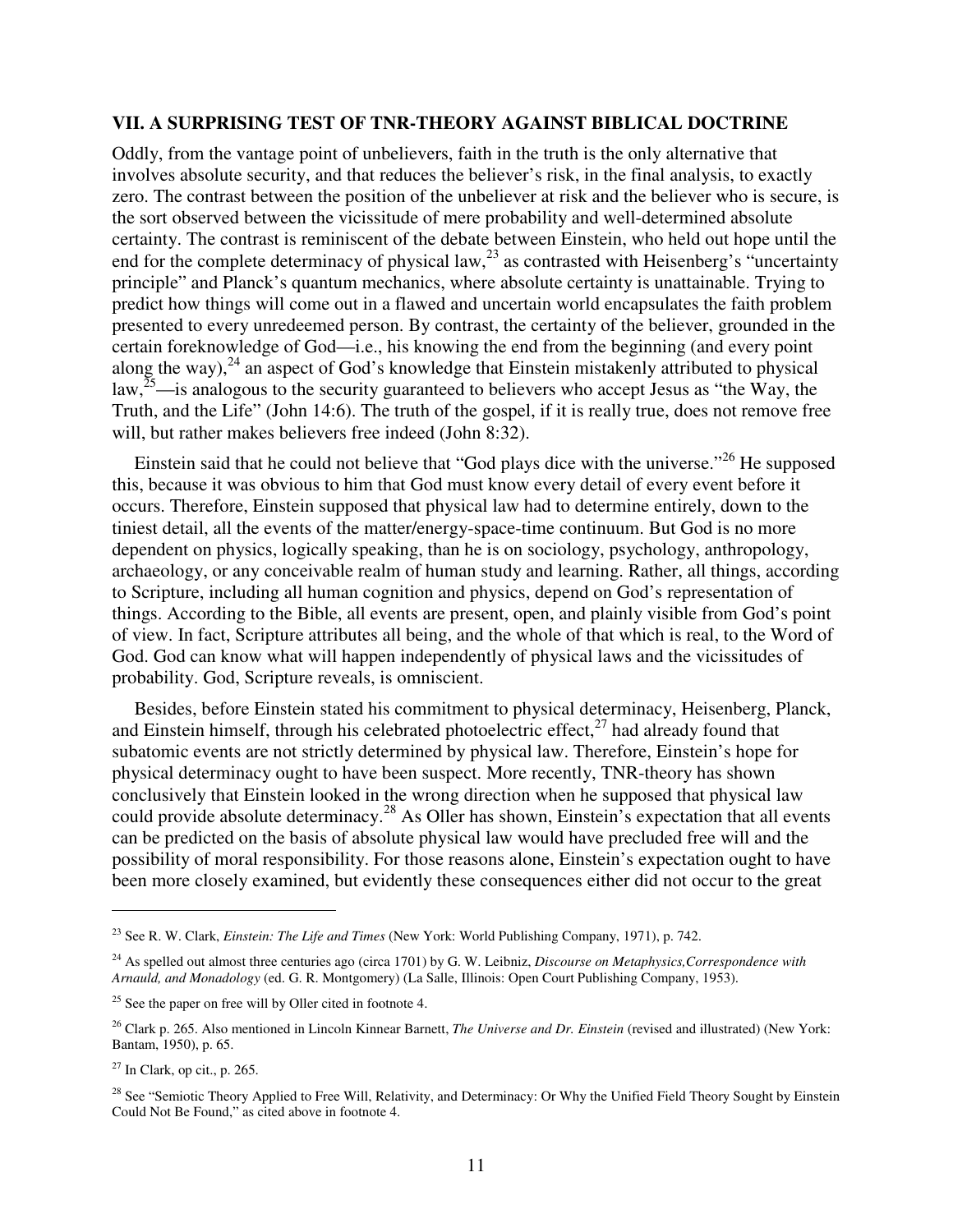physicist, or were disregarded.

More to the point, TNR-theory shows that the only source of determinacy is in TNRs. Unless material objects, events, and relations are represented in TNRs, in and of themselves matter and energy have no particular determinacy. Interestingly, the result of TNR-theory in this respect is consistent with the Bible. The determinacy of outcomes, according to Scripture, is something that belongs exclusively to God. He knows every word on our lips before it is spoken. He knows "the thoughts and intents of the heart" (Hebrews 4:12) before the person who has those thoughts ever comes into existence. In fact, the Bible asserts much more. Not only does God have foreknowledge of all events in the matter/energy-space-time continuum, but the Bible teaches that God *always and everywhere* shapes events in time and space so as to ensure *the best outcomes possible for all believers all the time (per Romans 8:28).*<sup>29</sup>

From all the foregoing it follows that determinacy cannot belong to the thoughtless realm of matter (to whatever "laws of physics" there may be), but to the Spirit of God. He told Zerubbabel, that the outcomes of history with respect to his promises to Israel were "not by might, nor by power, but by my spirit saith the Lord of hosts" (Zechariah 4:6). Thus, neither the forces of nature, nor even the will of man ultimately determines the outcomes of physical events, but rather the Spirit of God. And, how we might ask, does that happen? The Bible teaches that determinacy in the material realm is dependent on unseen forces that are ultimately grounded in the word of God. Independently, TNR-theory demonstrates in a rigorous series of logicomathematical proofs that the determinacy of any material events in space and time can only be known through TNRs formed by competent witnesses. Now, we may ask: Is God a competent witness (cf. 1 Thessalonians 2:5)? Being *the* "witness" is one of God's defining traits. He must be witness to all the events of history, or the Bible must be false.

So, either Einstein must have been wrong in his expectation about the complete determinacy of physical law, or the Bible is wrong in its portrayal of free will. Yet, TNR-theory annihilates the supposed paradox of determinacy and free will. It comes out that free will is not in conflict with the foreknowledge of God nor with his guarantee that "all things work together for good to them who are the called according to his purpose" (Romans 8:28). There is no more conflict between God's foreknowledge (or even his benevolent interventions in the lives of believers) and the exercise of man's free will than there is between a person's knowledge of the outcome of a movie and the actions of the characters in the film. Moreover, if TNR-theory is correct, the physics of Heisenberg, Planck, and others will not be overturned, or at least not in the way that Einstein hoped in his attempt to build a "unified field theory." Neither is God evil if he permits evil persons and demons to choose alternatives that lead eventually to "everlasting fire, prepared for the devil and his angels" (Matthew 25:41).

As a result, TNR-theory shows that Einstein's hope of a "unified field theory"—that would predict all conceivable events in advance on the basis of purely physical forces requiring every particle of matter and every wave of impulse to behave in strictly lawful ways—was based on a mistaken premise from the start. Physical events are not, and cannot be, determined entirely by physical law. What is more, this fact is as easily demonstrated for stars and billiard balls as it is for electrons and quarks. The demonstration that determinacy resides exclusively in TNRs does not depend on the empirical demonstrations of Heisenberg, Planck, or Einstein, rather it predicts the results they found on an entirely independent and purely logico-mathematical basis.

 $29$  See the theology of "pre-destination" on pp. 3-63 in Leibniz, op cit. footnote 17.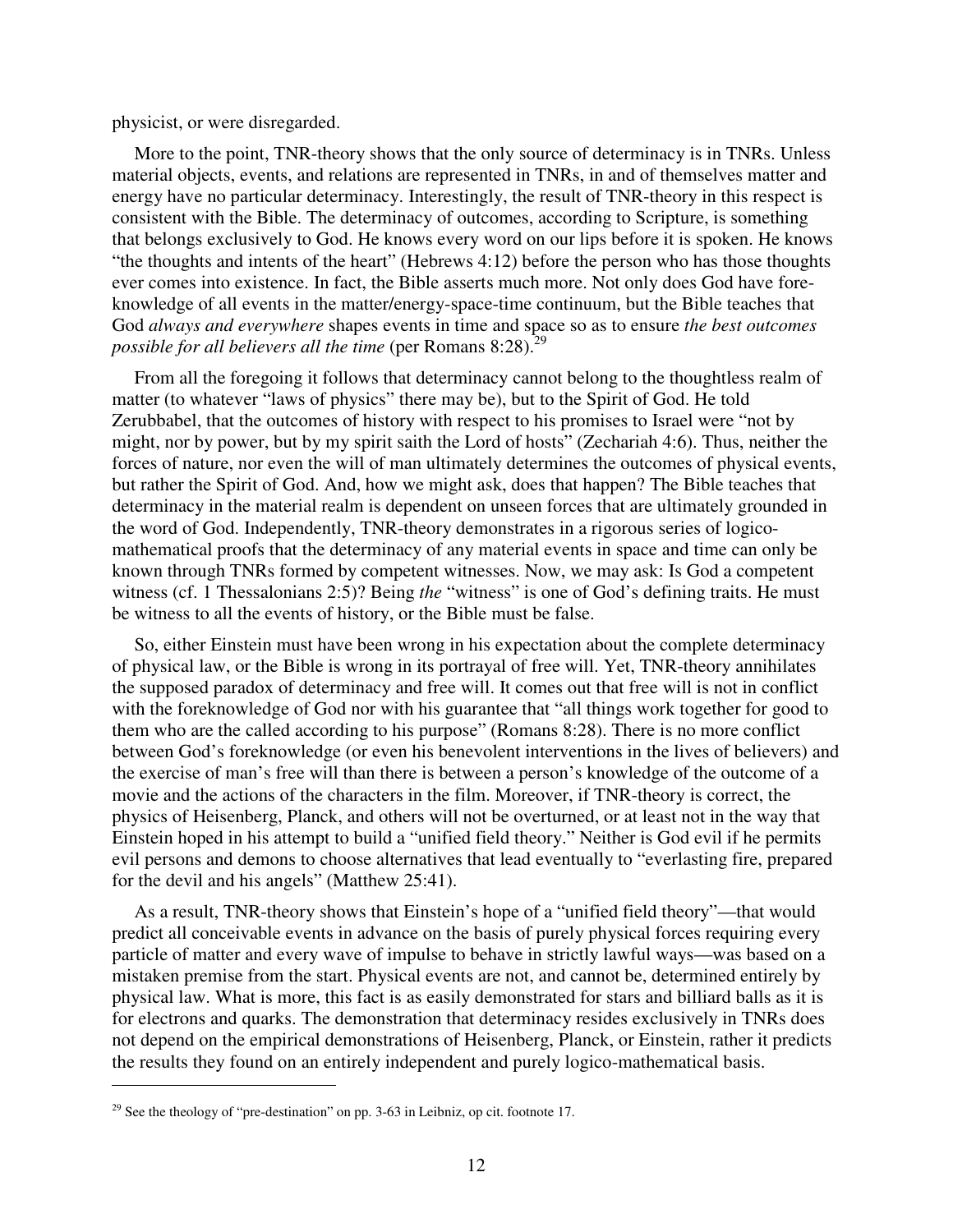More importantly, TNR-theory produces results consistent with the Bible that are unpredictable and surprising without reference to TNRs. Consider the astonishing biblical proclamation, commonly disputed by secularists ever since it was first pronounced, that "in the beginning was the Word, and the Word was with God, and the Word was God" ( John 1:1). The Russian psychologist Lev Vygotsky quoted Goethe's character Faust<sup>30</sup> who disputed the Bible by asserting that "in the beginning was the deed."<sup>31</sup> Yet TNR-theory shows that all the secularists who have made such pronouncements are wrong, and the surprising claim of the Bible accords with necessary deductions by irrefutable exact logic proofs. Determinacy does not reside in physical matter but in TNRs. In fact, without a TNR nothing whatsoever can be determined. Not even the slightest shred of meaning can be found out, much less can any particular event or sequence of events be known or found out.

#### **VIII. THE HUMAN PROBLEM: HOW TO DISCERN THE TRUTH**

The fundamental predicament of all human beings, therefore, prior to faith in God, is as genuine as it can be. How are we to tell the difference between Rs that are true and trustworthy as contrasted with those that are either false or merely of indeterminate meaning? How can we tell the difference between good news from God as contrasted with fictions, errors, and lies from any other source? Evidently the problem is extreme, or the cross would not have been the necessary remedy for it. Why else would God himself have come down in human form to tread the winepress alone (Isaiah 63:3)? Why would he have declared that judgment and vengeance fall to him and him alone (Deuteronomy 32:35-36; Romans 12:19)? If the problem of discerning truth and falsehood were not a genuine matter of life and death, then why the death of the cross? Why was it necessary for God to take our punishment in his body on the cross?

When it comes to particular judgments about what to believe or not to believe by individuals at risk in space and time, the element of faith and the potential for error cannot be completely removed until time itself comes to an end. However, TNR-theory shows that the virtual certainty of the truth of any given TNR asymptotically approaches a theoretical limit of absolute (errorless) certainty as critical tests persist in yielding outcomes consistent with an ever more comprehensive interpretation. As the context of experience widens over time and space, any false R is more and more likely to turn out to be inconsistent with some part of the observed continuum. In fact, as any given R is found consistent with a limited context and is tested repeatedly in larger and larger contexts of experience, so long as it continues to yield results consistent with the widening context, the interpretation more and more rapidly approaches a limit of virtual certainty. Critical contextual tests may be applied in a great variety of ways, in almost any order, and because of the formal characteristics of TNRs relative to the material space-time continuum, interpretations that are consistent with an ever growing context of experience must tend without fail toward the correct discovery of whatever TNRs there may be. All that can mislead us in the determination of which Rs are TNRs and which ones are not, is a willingness to embrace inconsistencies. TNR-theory shows why this result is necessary. It shows that only to the extent that we are actually willing to regard fictions, errors, and lies as TNRs, can we be misled.

<sup>30</sup> J. W. Von Goethe, *Faust: A Tragedy* (Boston, Massachusetts: Houghton, 1912).

<sup>31</sup> Cf. L. S. Vygotsky, *Thought and Language* (translated by Gertrude Vakar) (Cambridge, Massachusetts: M. I. T. Press, 1962), p. 153.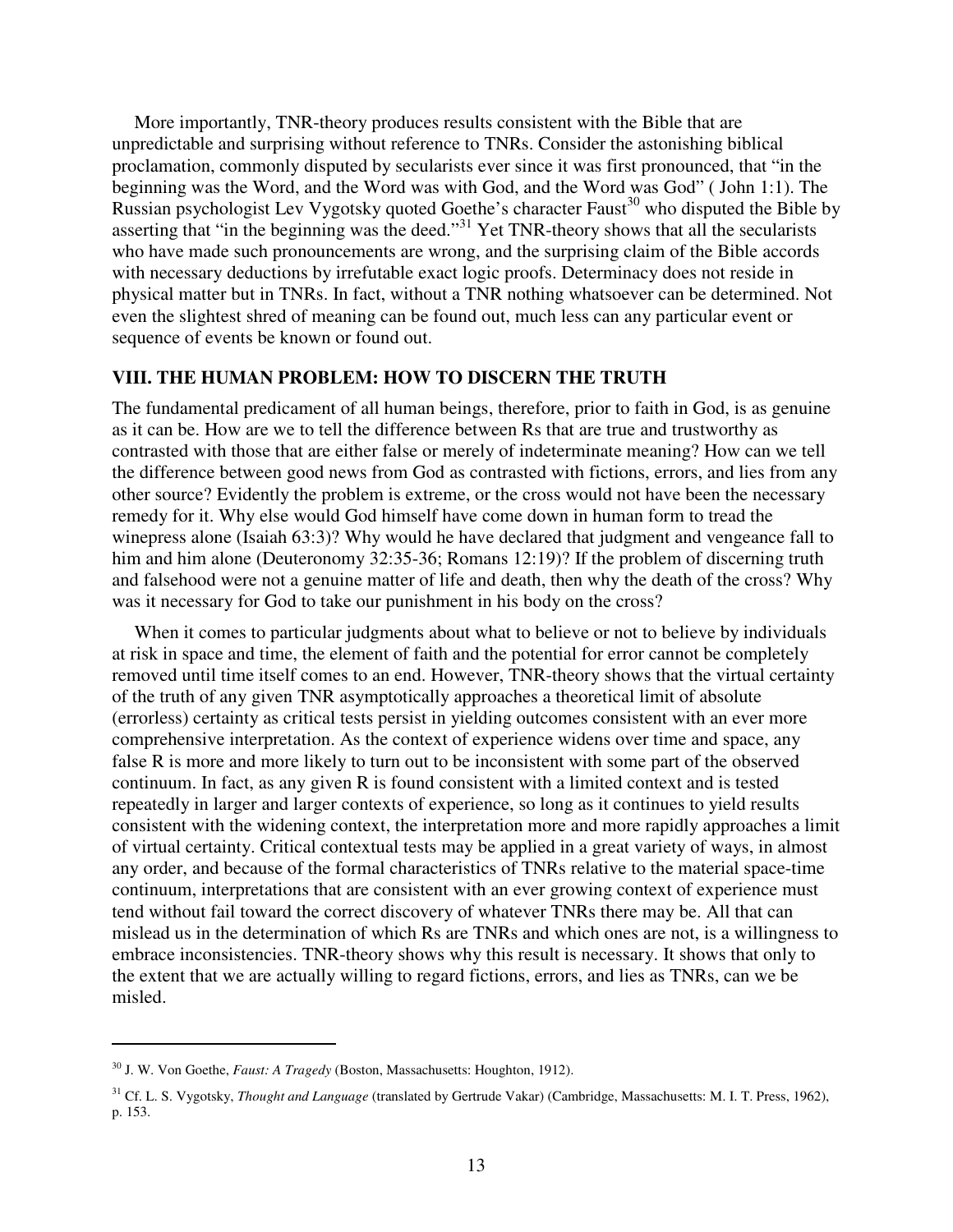On the other hand, if we persist in the hopeful and faithful expectation that God is truth, love, and light, we cannot ultimately go wrong. If God is God, we cannot fail to find him when we seek him with our whole heart (Jeremiah 29:13). Or, working our way from the bottom up, so to speak, if there are any TNRs at all, the expectation of consistency, diligently applied by competent observers, is certain to turn them up. But consistency, if we really expect to be able to find it and whenever we do find it in TNRs, points us to the perfect God in whom there is not the slightest tendency toward inconsistency (Numbers 23:19; Titus 1:2; Hebrews 6:18). Our ability to seek truth in TNRs, in fact, shows that we are created in the image of God. This result too is consistent with biblical teaching.

To see how the discovery of TNRs is assured in the long run, consider a simple example. Perhaps the simplest TNR conceivable is the sort seen in the correct application of a proper name to the individual whose name it is. For instance, if Plato should happen upon Socrates, how will he know that the person he encounters really is his friend Socrates? Perhaps it is merely someone who resembles Socrates, or perhaps the person he identifies as Socrates is a figment, i.e., an illusion, fantasy, or hallucination. Plato might be merely dreaming. TNR-theory shows that if any of these alternatives should be true, the predicate "Socrates" (as in "There is Socrates!") cannot be applied to the case at hand with same consistency that will be found in the case where Plato actually meets up with Socrates in the flesh, i.e., where it would be fully appropriate for Plato to say, "Ah! Socrates! There you are!" But suppose Plato speaks to the man he thinks is Socrates and calls out to him, "Hey Socrates!" and the person spoken to responds in the expected way. Socrates responds with something like, "Whoah! Plato. What's up?" In all such cases, so long as all reasonable expectations concerning a series of Rs are met—e.g., by Plato that "This person is Socrates and is married to Xanthippe, etc."—Plato is apt to continue to suppose (correctly) that he is really speaking to his friend Socrates. If he were merely dreaming, Plato would, if he did not die first, wake up sooner or later and would probably find that Socrates was not there. Similarly, if he were hallucinating or experiencing a vivid illusion, some reality would eventually impinge upon Plato's awareness that would be inconsistent with one or another aspect of the illusion, and he would thus be disabused of his error by seeing it in the larger context of a valid TNR, i.e., that he merely imagined seeing Socrates or mistook someone else for Socrates. But in the case of any TNR, inconsistencies cannot arise except some fiction, error, or lie, creeps into the picture and the R in question be degraded by it. TNRs cannot be inconsistent with each other or with material facts of the space-time continuum. Thus, from TNR-theory it comes out that merely consistent interpretations of Rs must tend toward the discovery of whatever TNRs there may be.

It also follows from TNR-theory, by strict formal logic, that fictions, errors and lies are singly, doubly, and trebly degenerate, respectively, and must ultimately be inconsistent with the larger context which itself can only be consistently represented in TNRs. It is for this reason, and this reason alone, that mathematical reasoning and science are possible. Also, it follows from TNRtheory that if there are any TNRs in the experience of any person, all of them ultimately point to God more certainly than that water seeks its own level.

#### **IX. FICTIONS CONTRASTED WITH TNRs**

And what of scholars who, by reason of their interpretations of archaeological data and/or applications of literary hypotheses to the Bible, deny the historiographical value of Old and New Testament narratives, and attempt to create their own special scenarios for the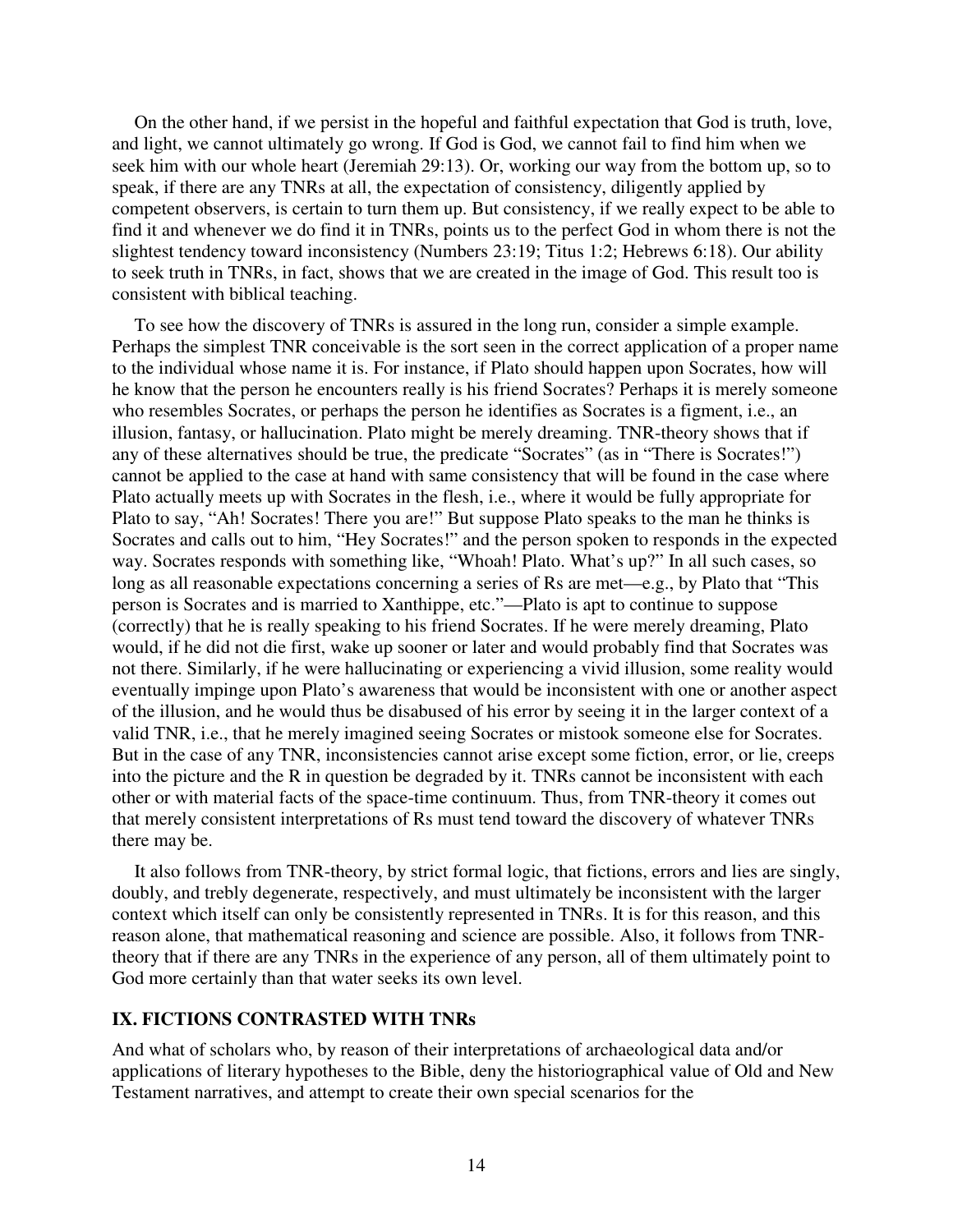historical/archaeological periods in question? For example, can the "emergence theory" of the origin of the Israelite nation, as advocated by Finkelstein and Na'aman, survive the requirements of TNRs? $3^{32}$  Or are the claims of the Jesus Seminar valid? $3^{33}$  TNR-theory suggests many ways to analyze narratives in general, and to test the consistency of how they are variously interpreted. Narratives can be tested for internal consistency (within themselves) and for external consistency with other narratives, and with relevant empirical evidences. Proposed scenarios which relegate any given biblical narrative to the realm of fiction, can also be examined from the vantage point of TNR-theory. All tests of such theories, as demonstrated above, ultimately come down to the question of consistency.

To illustrate more concretely the applicability of TNR-theory to narratives in general and to biblical studies in particular, consider the following four cases: (1) the conquest of Ai narrative (Joshua 7:1-8:29); (2) the emergence of the Israelite nation scenario of Finkelstein and Na'aman; (3) Jesus' healing of the blind man at Bethsaida (Mark 8:22-26); and (4) the Jesus Seminar's portrait of Jesus as set against the claim of the gospels that Jesus represented himself to be the  $\frac{1}{2}$  divinely-appointed Messiah of Israel.<sup>34</sup> The point is not to explain any narrative in detail, but merely to show how TNR-theory provides a basis for rendering a determinate judgment wherever a necessary inconsistency can be shown between competing alternatives. If one of the alternatives is consistent while the others are not, the consistent alternative is the only one that might possibly be a TNR. That is because TNRs must be consistent within themselves and with relevant empirical evidences. Therefore, the findings of TNR-theory will enable us to rule out false theories.

#### **1. The Conquest of Ai Narrative of Joshua 7:1-8:29**

 $\overline{a}$ 

No narrative passage from the Hebrew Scriptures has been more criticized than the story of Joshua's conquest of Ai (Joshua 7:1- 8:29). For a great many writers (all of them relying on archaeology to assess the biblical account rather than the reverse), the conquest of Ai narrative is an etiological legend, a fiction, formulated by Iron Age Judahite writers to account for the massive Early Bronze Age ruins of Khirbet et-Tell near the modern village of Deir Dibwan, 20 km WNW of Jericho. In fact, those ruins were laid down nearly a thousand years before the time of Joshua.<sup>35</sup>

 Evangelical scholars, on the other hand, who suppose that Joshua fought the battle of Ai at the site now known as Khirbet et-Tell, have paradoxically held on to the view that the narrative is an accurate historical account of real events that took place during the time of Joshua, i.e., the account is regarded by conservative readers as a TNR. But conservative scholars cannot accept Khirbet et-Tell as the historical setting of the battle without running into serious inconsistencies. In fact, the archaeological evidence from Khirbet et-Tell does not meet the requirements of the

<sup>32</sup> I. Finkelstein and N. Na'aman (eds.), *From Nomadism to Monarchy: Archaeological and Historical Aspects of Early Israel* (Jerusalem: Israel Exploration Society, 1994).

<sup>33</sup> R. W. Funk and R. Hoover (eds.), *The Five Gospels* (New York: Macmillan Publishing Co., 1993).

<sup>&</sup>lt;sup>34</sup> The two biblical passages involving Ai and Bethsaida have been chosen because of Collins' familiarity with ongoing excavations at both sites. He has spent several seasons at Bethsaida, and is now serving as field supervisor at the Khirbet el-Maqatir (Late Bronze Age Ai) excavation. The other two cases are examined in order to show how TNR-theory differentiates consistent representations from inconsistent ones.

<sup>35</sup> See Finkelstein and Na'aman op cit. footnote 32; also W. J. Harrelson, *Interpreting the Old Testament* (New York: Holt, Rinehart, and Winston, 1964).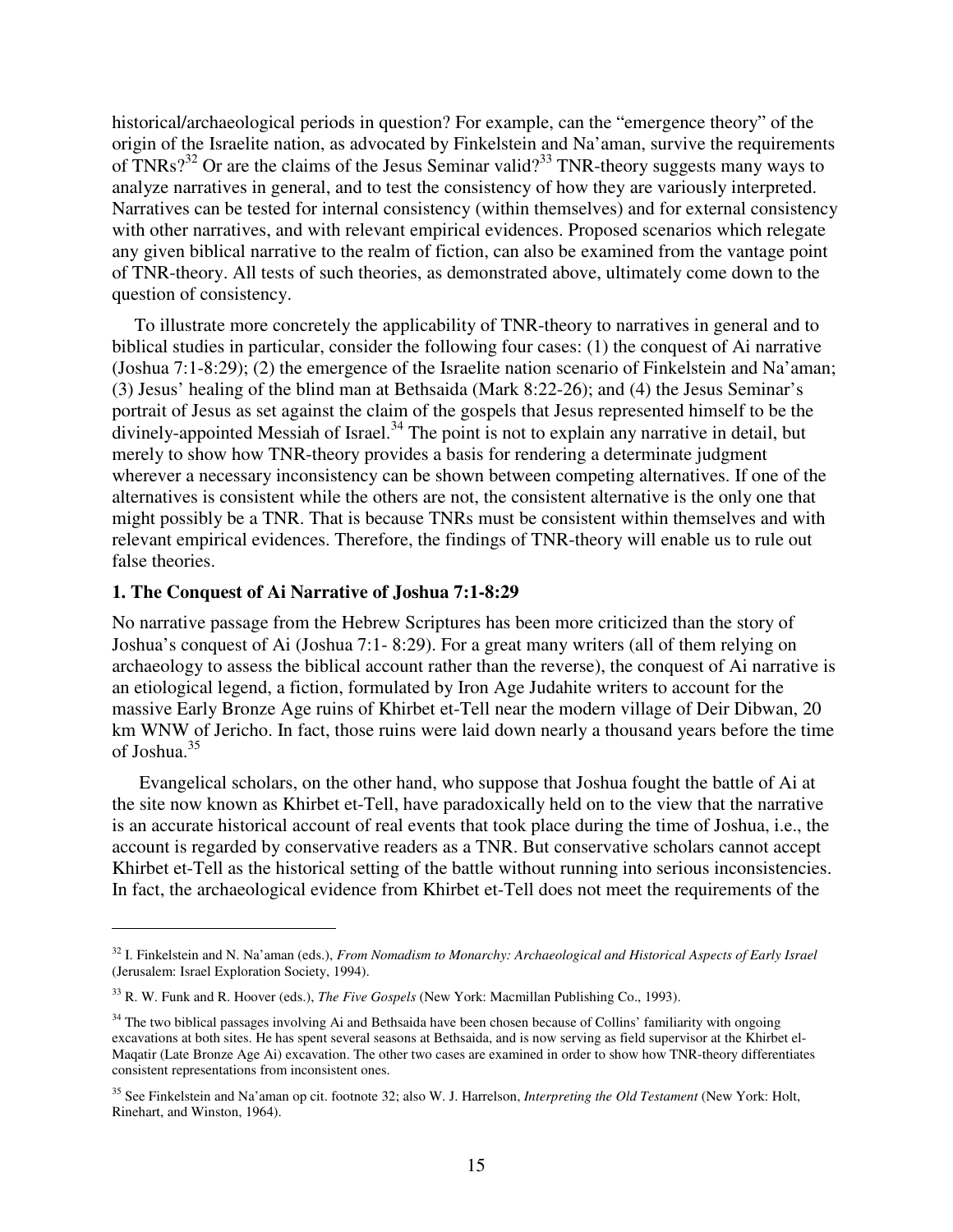Joshua narrative at all.

TNR-theory demands, on the contrary, that the material facts must conform to the TNR in all of the respects that it delineates (or else the material facts must have been subsequently modified by geological upheavals or by massive human intervention or the like). Topography normally changes very little over millennia. A millennium, it is true, may be a long period of time from the vantage point of human beings, but is a relatively brief moment to rocks, mountains, and geological formations in a landscape. Therefore, topographical facts may sometimes be used to refute conclusively certain false interpretations of ancient TNRs.

And what do we find when the Joshua account of the battle at Ai is compared to the topography of Khirbet et-Tell? When the criterial geographical features required by Joshua's account of the battle at Ai are overlaid upon Khirbet et-Tell, the features of the landscape are notably inconsistent with the description given by Joshua.<sup>36</sup> For instance, there is no ravine or valley to the west of Khirbet et-Tell that is deep enough to hide a significant number of troops (per Joshua 8:3, 8:12). According to the Joshua narrative, a large number (by ancient standards) of Israelite soldiers were hidden to the west of Ai, between there and the town of Bethel (Joshua 8:9). To the north of the city there was a valley where Joshua, and the troops with him, were plainly visible from the city of Ai (Joshua 8:14). However, when the king of Ai went out of the city to fight with Joshua, he was unable to detect the troops lying in ambush to the west and behind the city (Joshua 8:14). But Khirbet et-Tell meets none of the topographical requirements. All that can be said in favor of Khirbet et-Tell as the traditional site for the battle of Ai is that it is within a day's march of Jericho. Beyond this the site fails to meet any of the requirements of the described topography. If the Joshua account is a TNR, Khirbet et-Tell cannot be the site of Ai.

If Khirbet et-Tell, is the site referred to by Joshua, then, the conquest of Ai must be a fiction, at best. If it was deliberately invented for the purposes advocated by those who support the "etiological legend" theory, the Joshua narrative of that battle is a deliberate deception, in short, a lie. These conclusions necessarily follow from TNR-theory by exact logic. The fit is not improved by supposing, as do Finkelstein and Na'aman, that the story was specially written to account for Israel's presence in the land of Canaan to subsequent generations. If the story were an etiological legend to explain the ruins at Khirbet et-Tell, then why did the creators of the legend (fiction) not incorporate the obvious topography of that site into their narrative? If the purpose of the story was to attribute the imposing ruins to a conquest by the armies of Joshua, as Finkelstein and Na'aman say the author(s) of the book intended to do,<sup>37</sup> why not see to it that the story at least conformed to the topography in its obvious details? Either the writers were stupid as well dishonest, or the proposed explanation of Finkelstein and Na'aman must be false. Interestingly, if Joshua's account is true, then the "etiological legend" theory must be false.

As if matters could be worse for would-be conservatives who have tried to reconcile the biblical narrative to the Kirbet et-Tell site, there is not a single synchronism that can be drawn as a result of a comparison between Joshua's narrative and the archaeological stratigraphy of Khirbet et-Tell. Although Khirbet et-Tell is one of the most thoroughly excavated sites in Israel,

<sup>&</sup>lt;sup>36</sup> The result is a very poor fit. It shows multiple inconsistencies with details provided in Joshua's account. See P. Briggs's definition of the "criterial predicate screen" in "Testing the Factuality of the Conquest of Ai Narrative in the Book of Joshua," paper presented to the Near East Archaeological Society Meeting in Santa Clara, California, November 20, 1997.

<sup>37</sup> Finkelstein and Na'aman, op cit. footnote 23.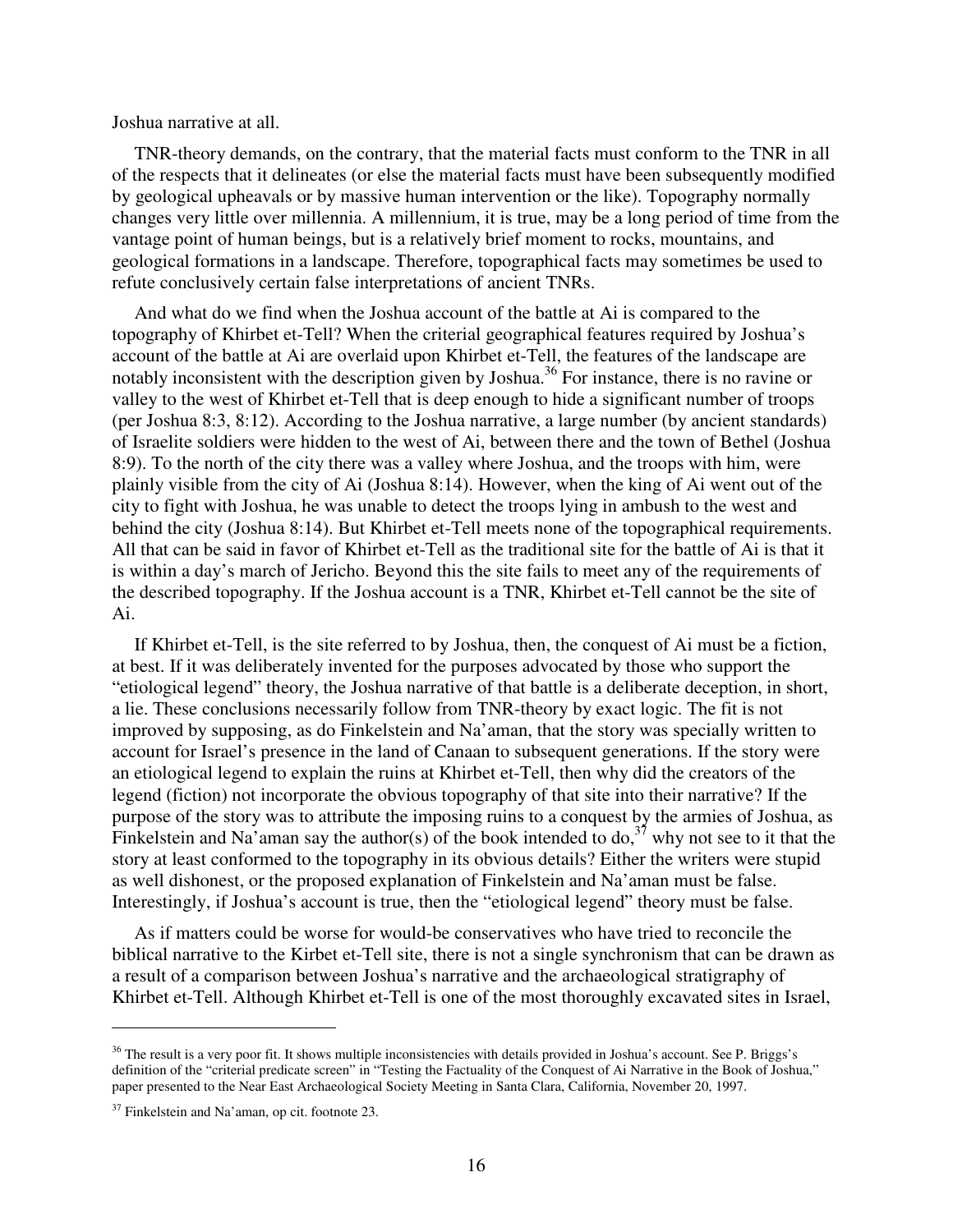stratigraphic studies reveal that the city there was destroyed toward the end of Early Bronze Age III (about 2400 BC; a millennium prior to Joshua's time), and remained abandoned until a small unwalled settlement was built there during Iron Age I. Therefore, if the narrative of Joshua 7:1- 8:29 is true, there must be another location fitting its topographical requirements.

TNR-theory, thus, provides a way of empirically showing the theory of Finkelstein and Na'aman to be false: what is required is to find a site that conforms in all its details to the narrative of Joshua 7:1-8:29. What is sought is a small fortified Canaanite city that came to an abrupt fiery demise at the end of Late Bronze Age I (1400 BC). Additionally, the archaeological record of that site must not contradict any detail of the conquest of Ai narrative in Joshua. In the light of TNR-theory, these facts would not prove the truth of Joshua 7:1-8:29, but would enable archaeologists to rule out all the competing alternatives that fail one or more consistency tests.

As J. Vernon McGee often stressed on the "Thru the Bible Radio" broadcast, if the Bible is true, it can no more be tested against our experience (or against archaeology) than we can test the dictum that "McGee was human and therefore destined to die" against McGee's death. Nor could anyone test the statement that he or she must die by up and dying. Rather, if the biblical narrative is true, archaeological claims must be tested against what it says. As McGee correctly noted on numerous occasions, the Bible is the basis against which our experience (archaeology included) must be tested. Only if the Bible is false can it reasonably be tested against experience.

Besides, a site for Joshua's Ai, other than Khirbet et-Tell, has been discovered.<sup>38</sup> The site, Khirbet el-Maqatir, located approximately one kilometer WSW of Khirbet et-Tell, meets every detail of the topographical requirements in Joshua 7:1-8:29. The archaeological record of Khirbet el-Maqatir has also revealed Early, Middle and Late Bronze occupations. The Late Bronze I occupation was fortified with a massive wall and rampart system, with secondary revetment support preserved in at least one location. Sling stones strewn throughout, and shown to be from Late Bronze loci, show a military engagement on the site at the time of Joshua's invasion. Furthermore, evidence points to the destruction of the fortified structure by fire toward the end of Late Bronze I (ca. 1400 BC). The six-year excavation project at Khirbet el-Maqatir, directed by B. Wood, has provided compelling evidence for the identification of Khirbet el-Maqatir as the Ai destroyed by Joshua.<sup>39</sup> On the one hand, if the story of Joshua's defeat of Ai is a TNR, this is precisely what is expected. On the other hand, if Joshua 7-8 is not a TNR, one would struggle to explain the fact that the geography, topography, and archaeology of the Khirbet el-Maqatir is commensurate with the passage in every detail.

#### **2. The Finkelstein/Na'aman Emergence Scenario in Light of TNR-theory**

 $\overline{a}$ 

The emergence theory of the rise of the Israelite nation not only denies that the Hexateuchal narrative is factual, but goes further than traditional higher criticism by denying that kernels of historical memory play any role in the Exodus and conquest narratives. While the higher critical theory of Graf and Wellhausen did not deny that a substantial layering of embellishment and

<sup>38</sup> Briggs, op cit. footnote 36; also B. Wood, "The Search for Joshua's Ai: The New Excavations at Khirbet el-Maqatir." Paper presented to the Near East Archaeological Society, 1997.

<sup>39</sup> B. G. Wood, "Khirbet el-Maqatir, 1995-1998," *Israel Exploration Journal* 50.1-2 (2000) 123-130. See also B. G. Wood, "Khirbet el-Maqatir, 1999," *Israel Exploration Journal* 50.3-4 (2000) 249-254; B. G. Wood, "Khirbet el-Maqatir, 2000," *Israel Exploration Journal* 51.2 (2001) 246-252; and B. G. Wood, "Kh. el-Maqatir 2000 Dig Report," *Bible and Spade* 13.3 (2000) 67- 72.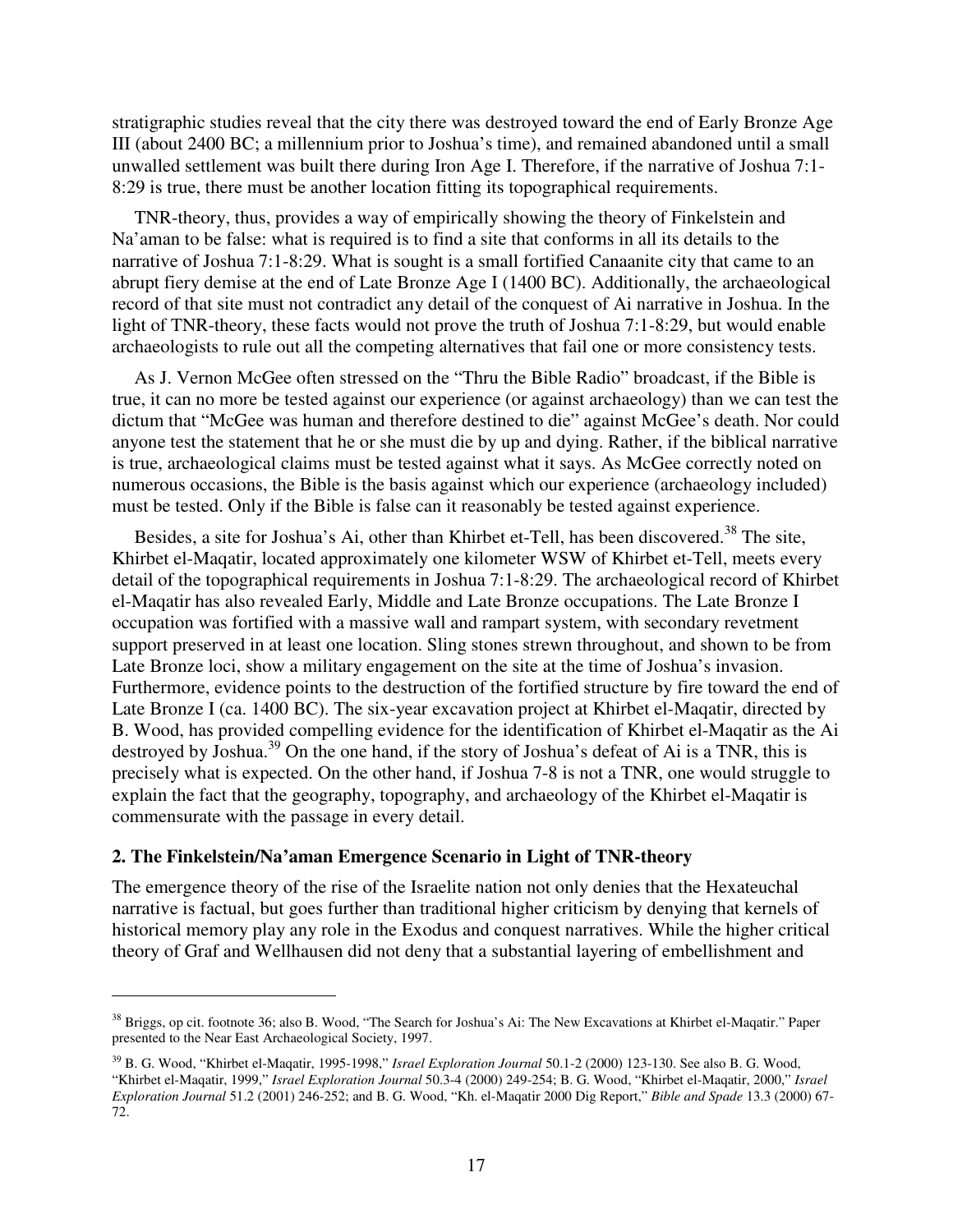mythologizing could have occurred, it did not reach the extremes of emergence theory:

It is…evident that the emergence of Israel was not a unique, metahistorical episode in the history of a chosen people, but rather part of a much broader historical process that took place in the Ancient Near East, a process that brought about the destruction of the *ancien régime* and the rise of a new order, of national, territorial states…Combination of archaeological and historical research demonstrates that the biblical account of the conquest and occupation of Canaan is *entirely divorced from historical reality* [emphasis  $ours<sup>1,40</sup>$ 

With such a statement, the entire book of Joshua (and much of the biblical history of Israel) is relegated to the realm of fictional propaganda. In general, emergence theory suggests that virtually all pre-monarchic narratives in the Old Testament are invented fictions. According to that scenario, there were no Genesis patriarchs. There was no Israelite sojourn in Egypt. There was no Moses. There was no exodus. The Israelites never wandered in the wilderness. There was no Joshua and no conquest of Canaan. Instead, emergence theory holds that national (or territorial) Israel coalesced from the autocthonous Canaanite population as various tribal groups banded together to wrest control of the central hill country of Palestine, a lengthy process that began sometime after the beginning of the Iron Age (ca. 1200 BC). Having carved out a niche for themselves in the highlands, the unified pre-Israelites tribes began to evolve into a nation-like entity during the 11th through the 9th centuries BC. To chronicle this "emergence" after the fact, the account of Joshua and other narratives were invented by an imaginative priesthood.

From Joshua forward, according to emergence theory, the Old Testament is on firmer historical ground; however, the historicity of the narratives about Saul, David, and Solomon is regarded as questionable. Sometime during what is traditionally known as the Divided Kingdom, primarily Judahite authors began to justify their presence in their acquired lands by manufacturing a "history" for themselves. Thus, they wrote contrived fictional narratives identifying themselves as YHWH's chosen people, inhabiting the territories which he had delivered into their hands. In essence, the whole work was clever religio-socio-political propaganda. It was a work of fiction intended to mislead subsequent generations into accepting it as true. In the end, if Finkelstein and Na'aman are correct (judged in the light of TNR-theory), the whole narrative of the Hexateuch devolves into a deliberate deception—a lie.

What Finkelstein and Na'aman have done in denying the historical authenticity of huge sections of Old Testament narrative is to create an imaginary "history" themselves about the rise of the Israelite nation in antiquity, i.e., a story that includes and yet relegates Joshua's account to the level of a fiction. And on the basis of what evidence do they create their alternative "history"? They say that they have arrived at their conclusions based on what "archaeological and historical research demonstrates."<sup>41</sup> Nonetheless, without any hope of consistency, grounding their views on the irrelevant remains of Khirbet et-Tell, they assert that their imagined "history" is both plausible and true. But could *their* story, conceivably be a TNR?

In order to be considered a TNR, the emergence theory must be consistent with all other TNRs. It immediately becomes obvious that if any narrative portion of the Old Testament, such as Joshua 7:1-8:29, can be reasonably demonstrated to be a TNR, then the emergence theory cannot be a TNR. But what other TNRs exist to confirm any single aspect of the emergence

<sup>40</sup> Finkelstein and Na'aman op cit., footnote 32, especially pp. 12-13.

<sup>41</sup> Ibid, p. 13.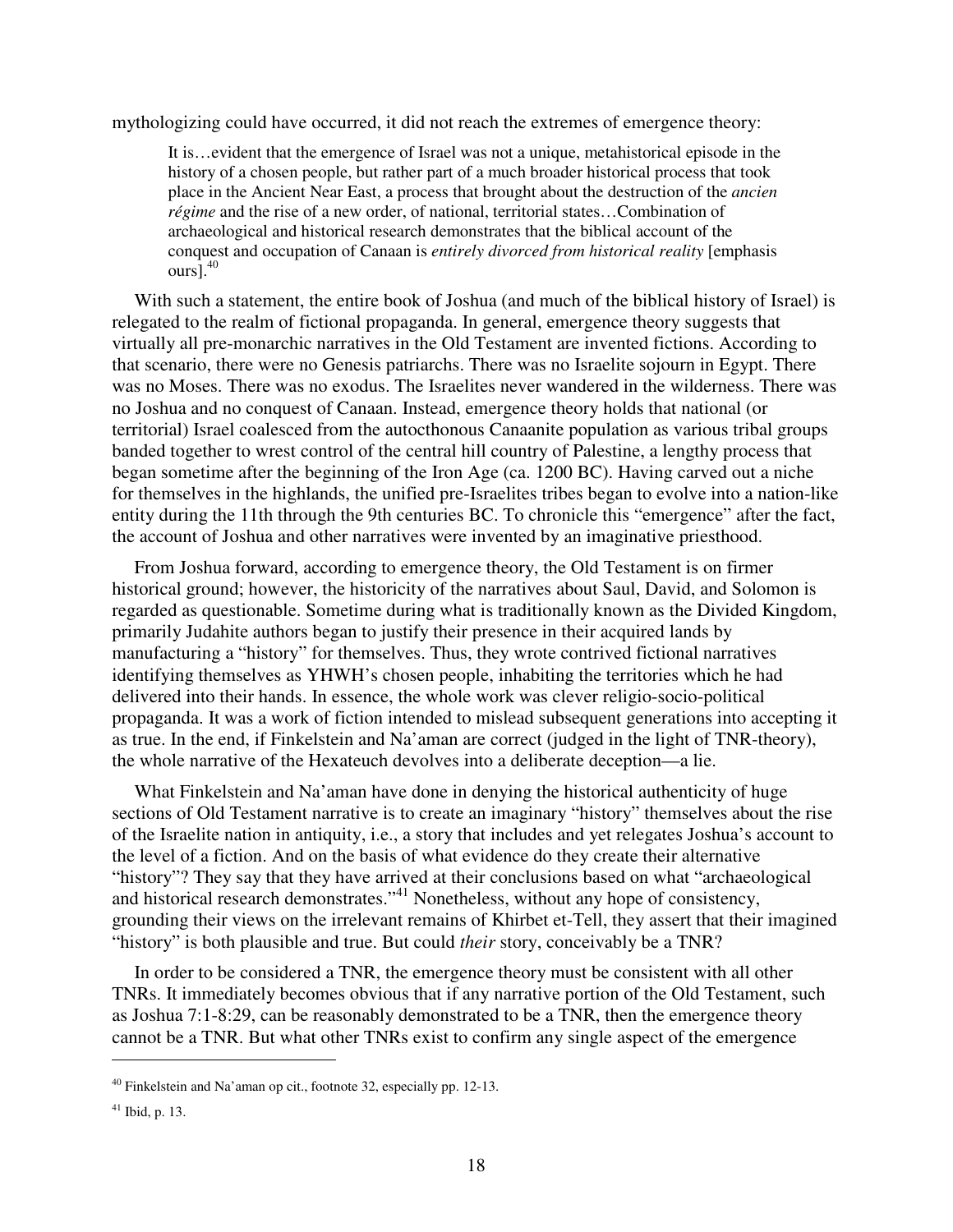theory? What "historical research" are Finkelstein and Na'aman referring to? Historiographical inquiry, by its very nature, requires the existence of historical documents, preferably eyewitness accounts, or at least firsthand interview accounts, that can be analyzed by the application of internal and external texts for historical authenticity. It also requires that the writer(s) of a given narrative must intend to tell the truth rather than to create a persuasive fiction. Moreover, the Old Testament's objective treatment of its characters, including the nation of Israel itself, is well documented and stands in stark contrast to the written materials from other peoples in the ancient Near East. But what historical documents, particularly the narrative kind, are consulted to support the emergence theory? In fact, none.

The emergence theory is not developed from the examination and assessment of ancient texts (Canaanite or otherwise) derived directly or indirectly from eyewitnesses of the events they describe. It is based solely upon the subjective interpretation of the archaeological record which, in the Levant as nearly everywhere else, is virtually mute. The only way that an archaeological record can "speak for itself" (as TNR-theory clearly shows) is if it happens to hold decipherable written records that meet at least some of the requirements of TNRs. The emergence theory assumes that, if there had been some kind of Israelite conquest of Canaan, it would have occurred at the beginning of the Iron Age (ca. 1200 BC). But most archaeologists realize that stratigraphic evidence for a late 13th/early 12th century conquest is mostly absent from the archaeological record of the Levant. However, a more literal biblical reckoning for the dating of the conquest is the end of Late Bronze Age I (ca. 1400 BC), a time frame that is archaeologically amenable to such a scenario. The archaeological claims of the emergence theory amount to something like saying, We have concluded from our examination of World War I strata, that the Revolutionary War did not occur as traditionally presented (!).

However, in the absence of ancient extra-biblical narrative texts which might qualify as TNRs, the emergence theory makes no real case against the biblical narrative. While it begins by denying the authenticity of the biblical narrative, only speculations and imagined sequences of possible events are offered to support this unfounded denial. TNR-theory demands that the emergence theory, if it is correct, must (a) show agreement with the relevant material facts; (b) be linked by actual observers to those facts; and (c) be consistent with both of the foregoing elements (i.e., the facts and the links provided by one or more observers of those facts). However, the emergence theory has no written R derived from the occurrence of the events it purports to describe. It is merely an imagined inference from mute archaeological data, which are demonstrably indeterminate. TNR-theory shows conclusively that to make such facts determinate, what would be required is precisely what Finkelstein, Na'aman, and company claim is missing—namely, one or more TNRs such as the biblical narrative purports to be.

With respect to the people, places and events of the emergence theory, the factual element is so degenerate as to enable authors of that story to invent whatever scenarios their imaginations can muster. And, as demonstrated by TNR logic, this kind of degeneracy is the necessary special imperfection of every fiction.<sup>42</sup> When such fictions come into necessary conflict with relevant data, they devolve to errors. When known errors are represented to be true, the Rs devolve to the level of lies. According to TNR-theory, the emergence theory of Finkelstein and Na'aman cannot rise above the first-level degeneracy of a narrative fiction. Further, if they have misinterpreted the archaeological data so that their emergence theory in reality does not accord with the material

<sup>42</sup> See Oller and Collins cited in footnote 4.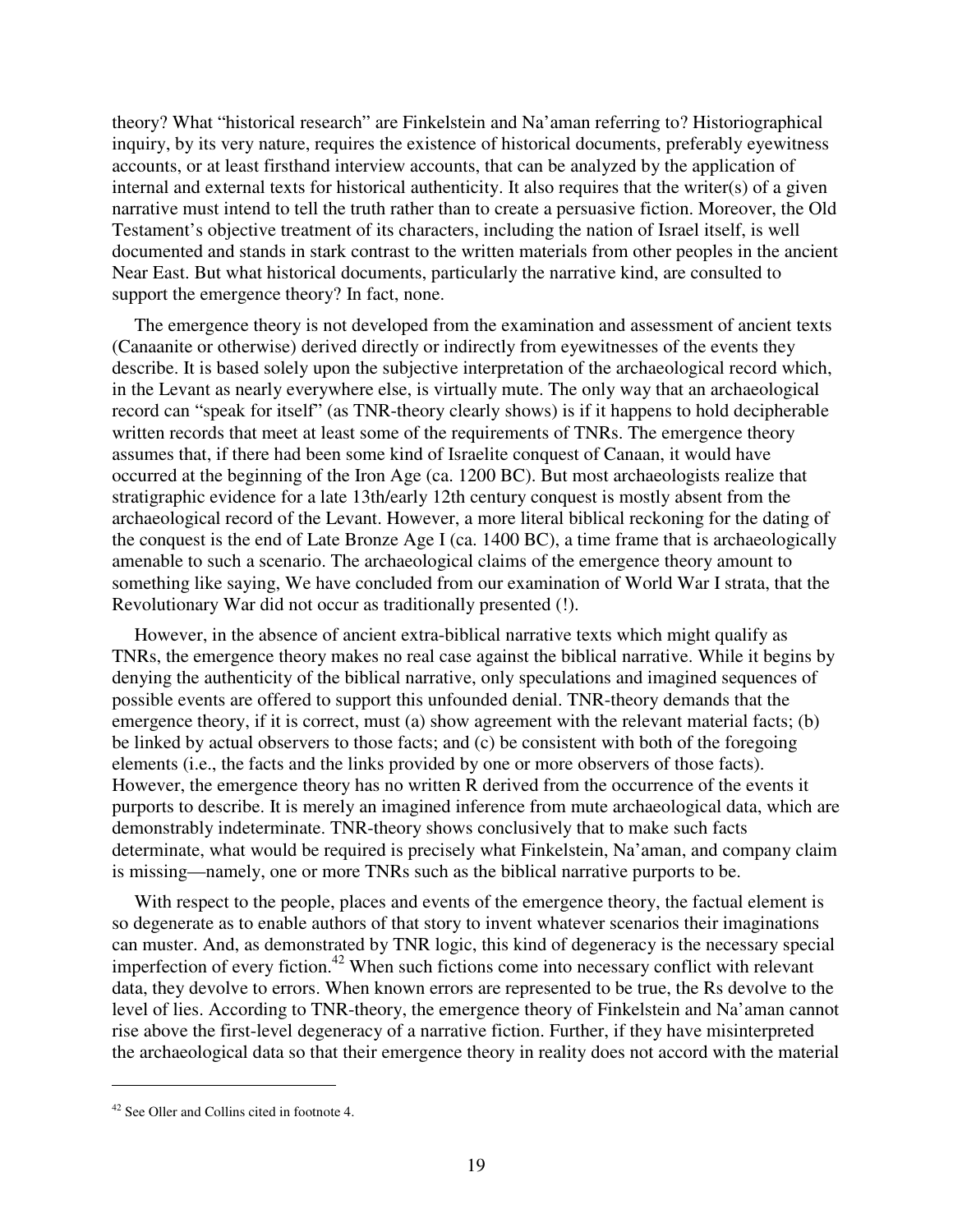facts to which they have chosen to call attention, then their story is doubly degenerate, i.e., an error. To conclusively refute the theory advocated by Finkelstein and Na'aman, it is only necessary to show that it is inconsistent with material facts that are well-determined by, and entirely consistent with, the biblical narrative. Even if the Khirbet-el Maqatir site did not continue to bear critical scrutiny, the emergence theory is still doomed for want of any factual evidence in its favor. In the meantime, if Khirbet el-Maqatir is the site of Joshua's battle at Ai, the emergence theory is proved to be empirically false. Besides, the emergence theory does not accord with its own preferred site for Joshua's battle at Khirbet et-Tell (!); therefore, it is false (by its own inconsistency) independently of the discoveries at Khirbet el-Maqatir.

#### **3. Mark 8:22-26 in Light of TNR-theory**

That the Markan passage describing the healing of the blind man at Bethsaida is presented as a TNR cannot very well be questioned. Whether it is in fact a TNR or not is another matter. The story is short and simple. But is it a TNR?

To begin with, it is not in conflict with the historical facts reported by any other biblical claim given as a TNR from the same time frame. Furthermore, it satisfies the requirements of the necessary perfections relative to the material facts and the linking of the written R to those facts by a person who had every opportunity to witness the event or to interview those who experienced it firsthand.

One particular fact reported in Mark's account is the name of the village of Bethsaida. And it is precisely at this point that the narrative reveals its authenticity. If one understands the history of the site, then the importance of the name, Bethsaida, comes into focus.<sup>43</sup> The site had accommodated a series of fortified towns and unwalled villages since the Early Bronze Age. It was the seat of the Geshurite kingdom in the Iron Age. During the very early Roman Period it was a successful fishing village. Then shortly before AD 29, Herod Philip took an interest in Bethsaida. He had been a patron of the elevation of Livia, wife of Augustus, into the imperial cult along with her husband. As a result, she was given the title Augusta/Sebaste in addition to the name Julia, by adoption into the Julian clan. Philip was then instrumental in refurbishing Bethsaida and renaming the town Julias, or Bethsaida-Julia, in honor of Livia Julia, in September, AD 30. From that point forward it was known as Bethsaida/Julia or simply as Julias. But nowhere in the Gospels, and not in Mark 8, is the town ever referred to as Julias. In the first volume produced by the Bethsaida Excavation Project, Strickert seizes the point:

The Gospels record events ending with the crucifixion of Jesus on April 7, 30, CE. If the name Julia had appeared appended to the name Bethsaida in the Gospels, readers would have recognized it as anachronistic...and...Mark correctly refers to Bethsaida as a village.<sup>44</sup>

Strickert's inference is that the author of the Gospel of Mark, presumably writing long after the events described, carefully avoids reference to the town as Bethsaida/Julia, or Julias, in order to avoid an anachronism. But, what if the text were a TNR? Reference to the place as "Bethsaida" would then be expected since that was the name known to the disciples who were born there, which included at least Peter, Andrew, and Philip. The people of the region in that

<sup>43</sup> See R. Arav, and R. Freund (eds.), *Bethsaida: A City by the North Shore of the Sea of Galilee, Volume One* (Kirksville, Missouri: Thomas Jefferson University Press, Bethsaida Excavations Project, 1995).

<sup>44</sup> Ibid, p. 184.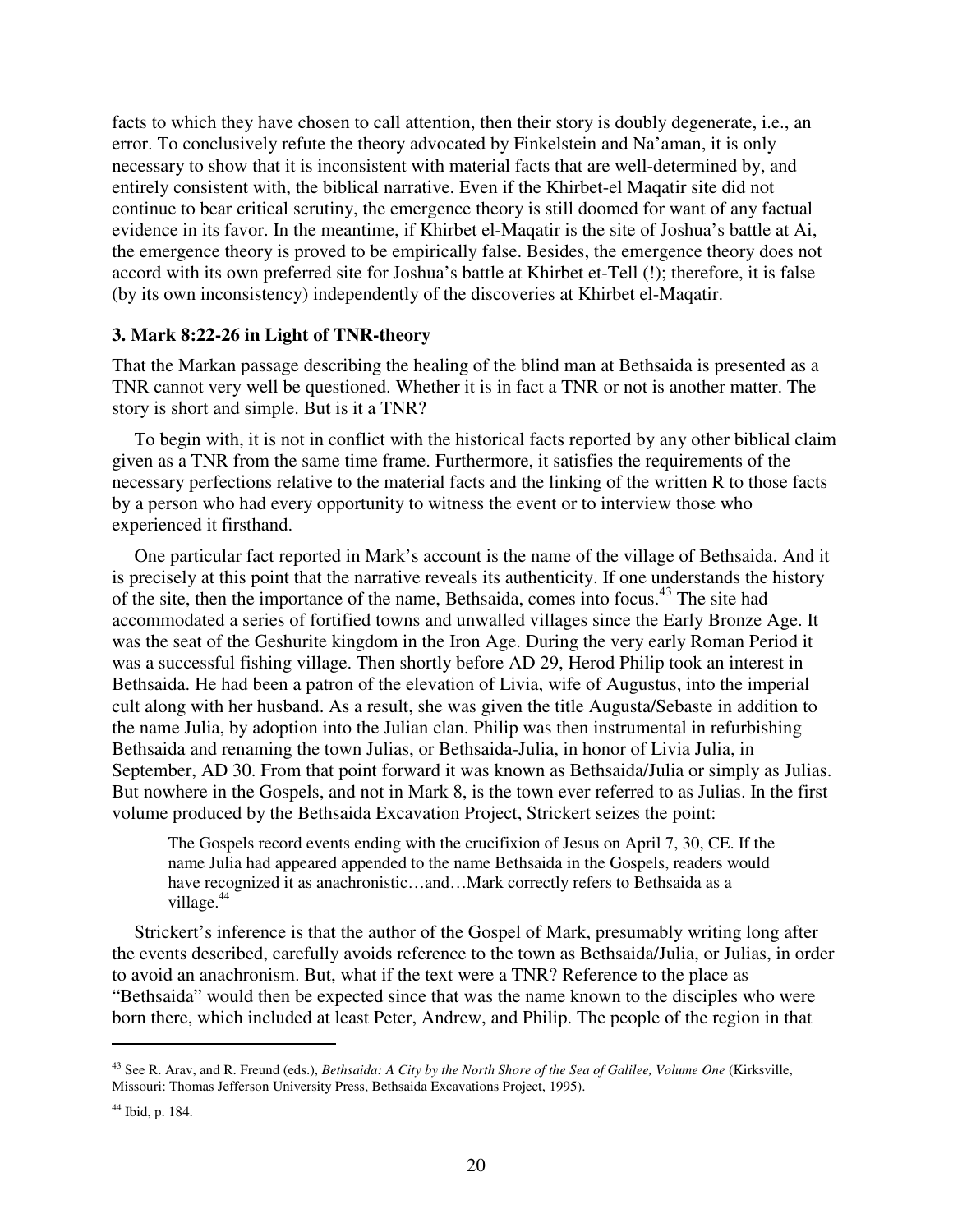day, before AD 30, had known the town only as Bethsaida all their lives. An eyewitness of the event in question (Mark 8:22-26) would not be susceptible to anachronistic error. Either way, the name Bethsaida is required if the account is a genuine TNR. And Bethsaida is the name found in the text. How could later writers have avoided the natural error of using the later name of the town?

Interestingly, the members of the Jesus Seminar, save one, unanimously declared the Mark 8:22-26 passage to be absolutely inauthentic (they gave it a "black rating"). Yet one member of the Jesus Seminar, J. Rousseau (an excavator of Bethsaida!), argues in favor of its authenticity. He concludes:

[The] story of the blind man cured at Bethsaida by Jesus meets all the criteria I have selected in order to detect its possible authenticity…Thus, we may reasonably conclude that Jesus most probably healed a blind man at Bethsaida by using saliva and imposing his hands $45$ 

At any rate, the archaeological evidence concerning the name change at a later time produces no inconsistency whatsoever, and cannot be construed as compelling evidence against the claim that the story is a TNR. By contrast, the alternative claim that the account is a fiction, created a generation or more after the fact, cannot account for the use of the name "Bethsaida."

#### **4. The Jesus Seminar's Foggy Portrait of Jesus in Light of TNR-theory**

For the members of the Jesus Seminar, the non-historical character of the New Testament Gospels is a foregone conclusion. If not, it should be, on account of the fact that the methods applied by that illustrious group are absolutely certain to produce corrupt and fictional interpretations of any TNR to which it may be applied. This is a lead-pipe cinch on account of nothing but the form of the Rs the Jesus Seminar comes to by its method of examining Scripture. A sampling of Seminar "axioms" reveals that corruptions of any TNRs to which they may be applied are absolutely guaranteed. They begin with a plain rejection of any admission of the historical authenticity of the Gospels. This immediately puts the Jesus Seminar scholars in the embarrassing position of being forced from the outset into disagreeing with any TNRs whatsoever that the gospels contain (if any). Moreover, if the gospels are TNRs in their totality, the Jesus Seminar sets itself at the start in opposition to the righteous Judge of all the world:

The evidence provided by the gospels is hearsay evidence…The evangelists are all reporting stories and sayings related to them by intermediate parties; none of them was an ear or eyewitness of the words and events he records.<sup>46</sup>

Sayings and narratives that reflect knowledge of events that took place after Jesus' death are the creation of the evangelists or the oral tradition before them.<sup>47</sup> Jesus makes no claim to be the Anointed, the Messiah.<sup>48</sup> Given such an approach, it is no wonder that only a handful of the sayings of Jesus, and practically none of the underlying gospel narrative framework, are considered to be authentic according to the Jesus Seminar criteria.

<sup>45</sup> Ibid, p. 265.

<sup>46</sup> Cf. Funk and Hoover, op cit. footnote 33, especially, p. 16.

 $47$  Ibid, p. 25.

<sup>48</sup> Ibid, p. 32.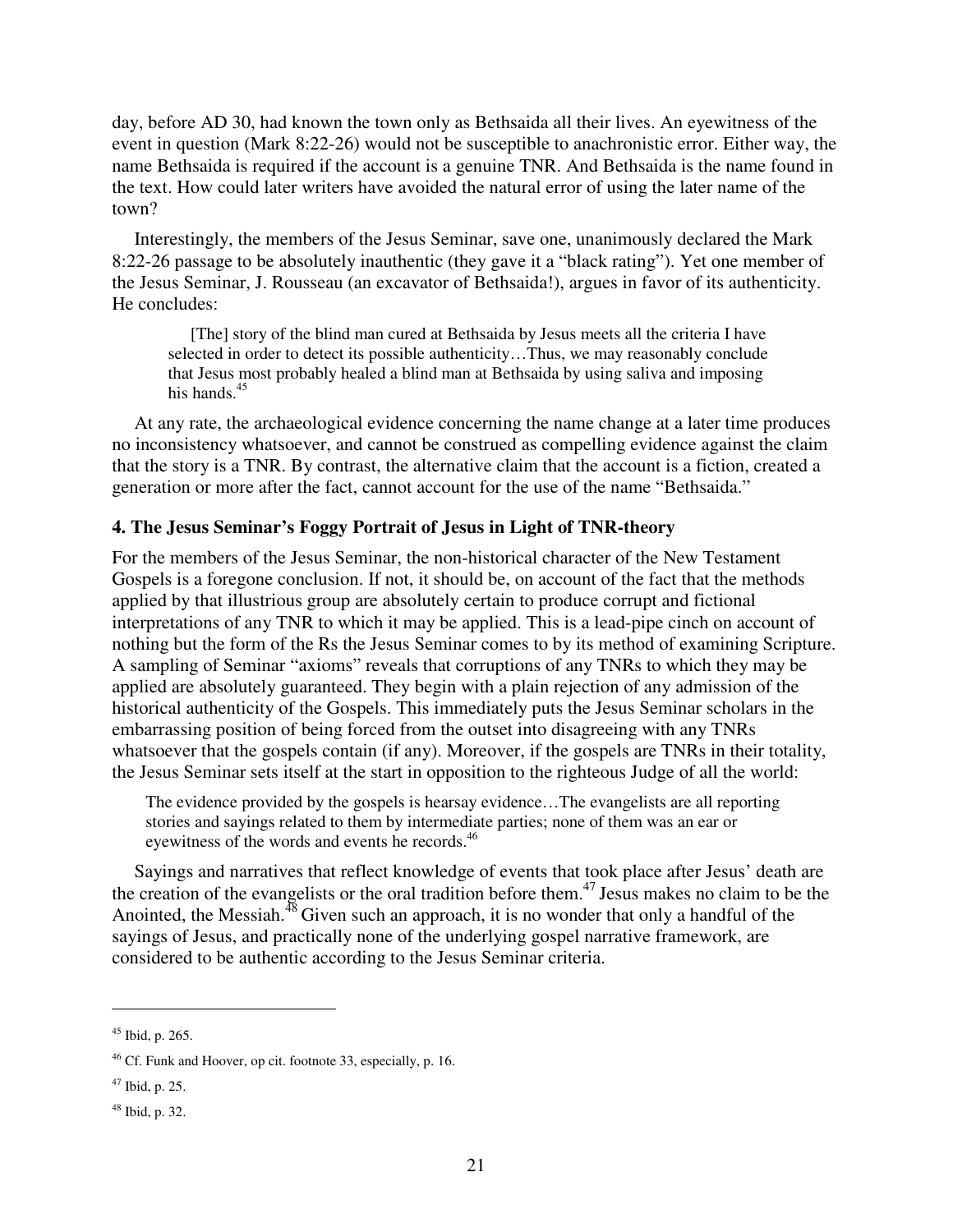One of the remarkable proposals of the Seminar is to separate the sayings of Jesus from their narrative contexts. According to the logical proofs of TNR-theory and the logical perfections that TNRs show in their structures, such a separation is as ridiculous as hoping to improve the faithfulness of a photograph to one of the elements it contains by cutting away all of the surrounding elements. As this process is repeated, eventually the photograph will be utterly destroyed and none of its elements will be recognizable. It is relatively easy to demonstrate in accord with the exact logic requirements of TNR-theory that it is impossible that a valid R might be improved by any method that systematically demolishes its context of appearance. Therefore, if any saying of Jesus were correctly recorded in a TNR context, all that the Jesus Seminar approach could accomplish is to sever it from that context and make it less comprehensible. Further, to list such sayings as general dicta independent of contexts would be to demote them to the level of true generals at best, and of indeterminate fictions at worst. In particular, what such a procedure guarantees is the reduction of coherent narratives to unintelligible lists of "possible" utterances that must eventually also become unintelligible as the process is carried toward its logical limits. The ultimate result is to destroy any intended sense or determinate meanings of any Rs to which such a procedure might be applied.

The underlying premise of the Jesus Seminar is that any authentic sayings of Jesus that there may be, and other sayings which were falsely attributed to him or which were intentionally fabricated, were written into fictional narrative contexts by later Christian writers who had no direct personal knowledge of Jesus or anything he might have said or done. Of course, scholarly challenges to such thinking already abound and, indeed, the weight of historical evidence for the consistency of the gospel accounts both with each other and with contemporary history is substantial.<sup>49</sup> However, TNR-theory shows why the recommended method of discriminating authentic from inauthentic sayings of Jesus is preposterous.

How could, for instance, any authentic sayings of Jesus survive apart from their narrative contexts? Memory simply does not work in that way, and the logic of TNRs shows why it cannot. All TNRs in discourse necessarily arise (originally) from eye-witness accounts of events in the matter/energy-space-time continuum. As such TNRs are dependent on the episodic structure of the event sequence underlying them. This has been shown to be the sole source for the material content of any R whatsoever.<sup>50</sup> Therefore, if any saying of Jesus is authentically attributed to him, this attribution must depend ultimately on a TNR, i.e., an act of Jesus correctly perceived and reported by one or more competent observers at a given place and time. Only if the saying is part of the original fabric of the historical continuum can it be determined to be such as it is, and can it be understood and recalled. Only to the extent that it is correctly linked by one or more competent observers to its material facts can it be truly represented in the first place. This much is proved in TNR-theory.

Of course, it is true that Rs can themselves be represented in Rs. If this were not so, no valid interpretations of any Rs could be produced. But, the approach of the Jesus Seminar to determining the "sayings of Jesus" apart from the narrative contexts in which those sayings were issued (perhaps repeatedly) is simply unworkable. If any given narrative of the New Testament

<sup>49</sup> See N. Geisler, *The Battle for the Resurrection* (Grand Rapids, Michigan: Baker, 1989); R. T. France, *The Evidence for Jesus* (Grand Rapids, Michigan: Eerdmans, 1986); W. L. Craig, *The Historical Argument for the Resurrection of Jesus* (New York: Mellen, 1985).

<sup>50</sup> Cf. references to TNR-theory cited in footnote 4.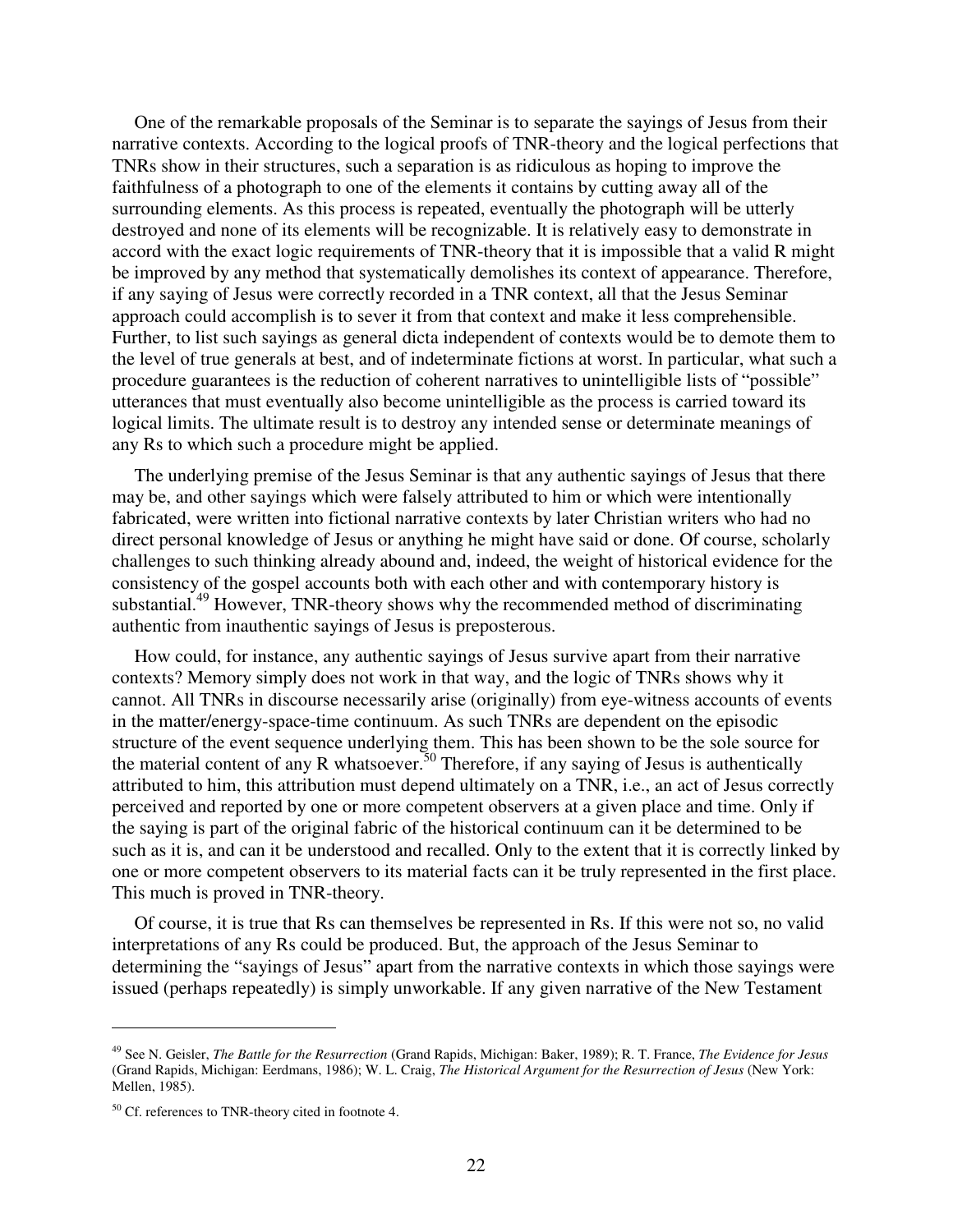gospels were true, the method of the Jesus Seminar is a sure-fire way of first confusing and then ultimately demolishing, on subsequent applications of the same procedure, all of the relevant data. This follows as a strict consequence of the assumption that a part of a context (e.g., a single sentence) can be more certain than the larger context in which it occurs. All experience and the strict logic of TNR-theory shows this assumption to be incorrect. On the contrary, we are ordinarily far more apt to forget the exact words spoken in a given context than the meaning of those words relative to the context itself.

In fact, the preservation of the surface-forms of oral discourse is vastly less common than the preservation of the larger structure of a narrative. This is true in general, without a single known exception, of all ancient written sources of historiographical value. From Herodotus to Josephus to Tacitus, the genre of ancient historical writing is dominated by descriptive and assertive narrative with very little direct quotation of exact surface-forms of spoken utterances. If anything, the tendency of most ancient narrative literature is to minimize oral discourse or to stylize it in the form of rhyme or other devices to make it recallable. Narrative structure, however, is more likely to be preserved, while sayings are routinely eliminated or forgotten. Thus, it ought to be expected that the narrative framework of the gospels would be preserved with relatively few direct quotations ("sayings") intact. The fact that the gospels preserve so much of what Jesus said within the context of the events of his life is consistent with the claims of the gospel writers that they worked either as firsthand witnesses, or interviewers of those witnesses. The gospels present their purpose always to preserve the significant import of what Jesus *did* and *said*. And this is exactly what is required of a TNR. Oddly, the Jesus Seminar seeks to improve on firsthand accounts and reliable reports by a kind of second-guessing that would make liars out of the author/redactors of the entire record.

One might then ask this question: If, before the gospels were compiled, collections of the sayings of Jesus were circulating about, detached from any narrative framework, why is manuscript evidence for such collections entirely lacking? Amidst the wealth of extant manuscripts of the canonical gospels, why is there not even one shred of documentary evidence in support of one of the alleged "sayings collections"? The resultant conclusions of the Jesus Seminar would predict that such evidence would surely be forthcoming. TNR-theory would predict that the sayings of Jesus would not likely be preserved without their foundational narrative contexts. Which view does the manuscript evidence support? The number of ancient manuscripts attesting to the gospels in their full-blown narrative format is huge. The number of ancient manuscripts attesting to the existence of collections of narrative-less sayings is *zero*. The empirical evidence fits the prediction of TNR-theory, but is entirely inconsistent with that of the Jesus Seminar.

#### **X. CONCLUSION**

Given the rigorous logical proofs of TNR-theory in predicting and describing the structure of all TNRs, it must be applicable to all narrative Rs that claim to be true. With the historical authenticity of the Bible being rejected categorically by growing numbers of secular scholars, and being questioned increasingly even by conservatives who have tried to compromise with the attackers, TNR-theory holds out the possibility of testing the authenticity of all Rs that purport to be true. It is as applicable to extra-biblical writings as to the Bible, and to theories of interpretation. The application of TNR-theory shows that the biblical narratives examined fully meet the demands of TNR-theory. However, the emergence theory that generally denies the